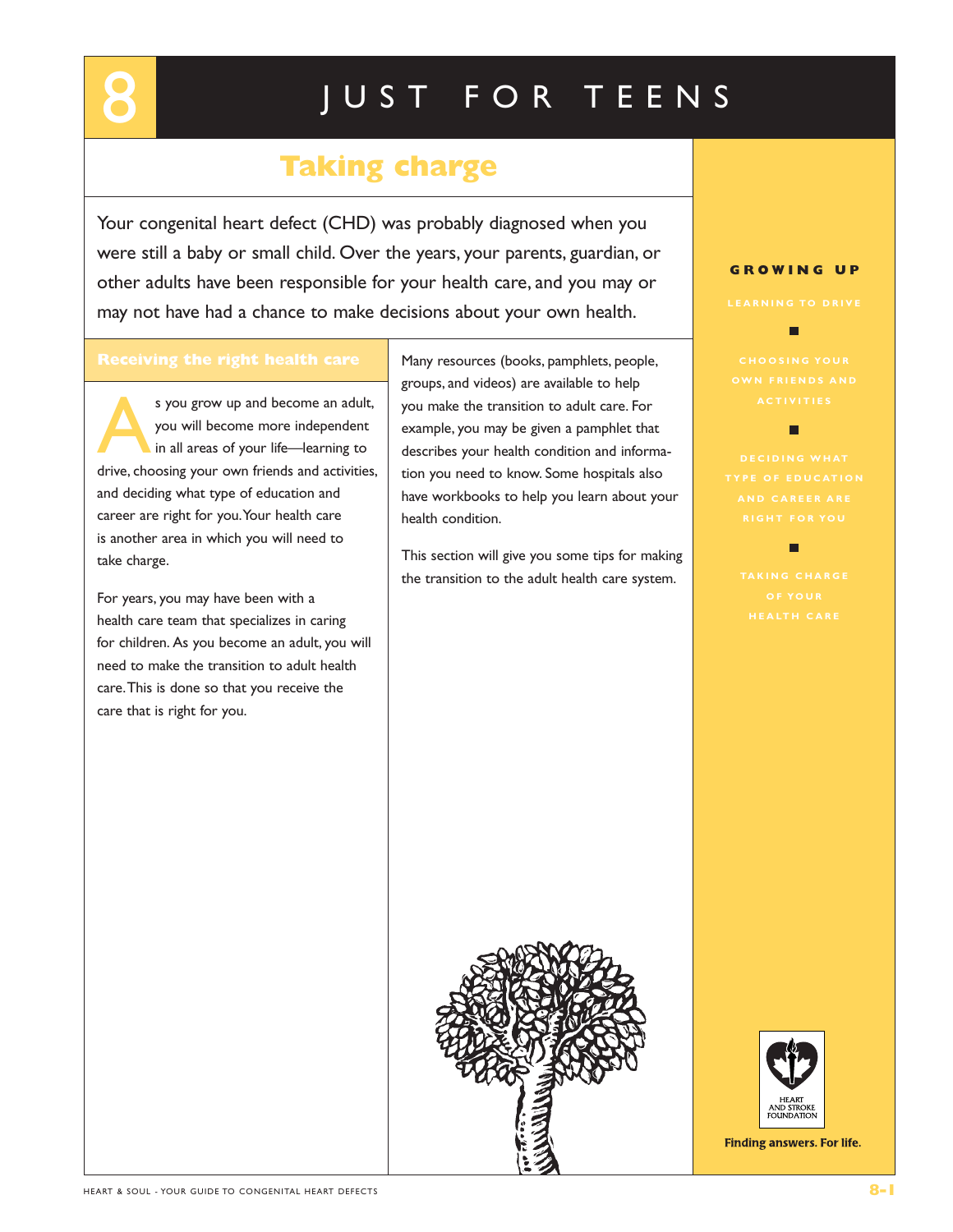# **WHAT DO I NEED TO KNOW ABOUT MY HEART CONDITION?**

As you get older, you may start to have more questions about your heart condition.You will likely begin spending more time away from your parents - at school, and with friends.You will be asked to explain your heart condition and answer certain questions about your own care, so you need to be sure you know what to say.Try answering the questions below - if you need to, ask your family and health care team for help.Take this list of questions to your next clinic appointment to make sure the answers are right.Then practice the answers until you feel comfortable with what you are saying.

| <b>Questions</b>                                                                                                       | <b>Answers</b> |
|------------------------------------------------------------------------------------------------------------------------|----------------|
| What is my heart<br>condition called?                                                                                  |                |
| How and when was I<br>diagnosed with my<br>heart condition?                                                            |                |
| Is there any known cause<br>of my heart condition?                                                                     |                |
| Do I have any other health<br>concerns that are not related<br>to my heart condition?<br>If yes, what are they called? |                |
| What treatments and<br>surgeries have I had in<br>the past?                                                            |                |
| Do I need to take any<br>medications on a regular<br>basis? If so, what are they<br>called and what do they do?        |                |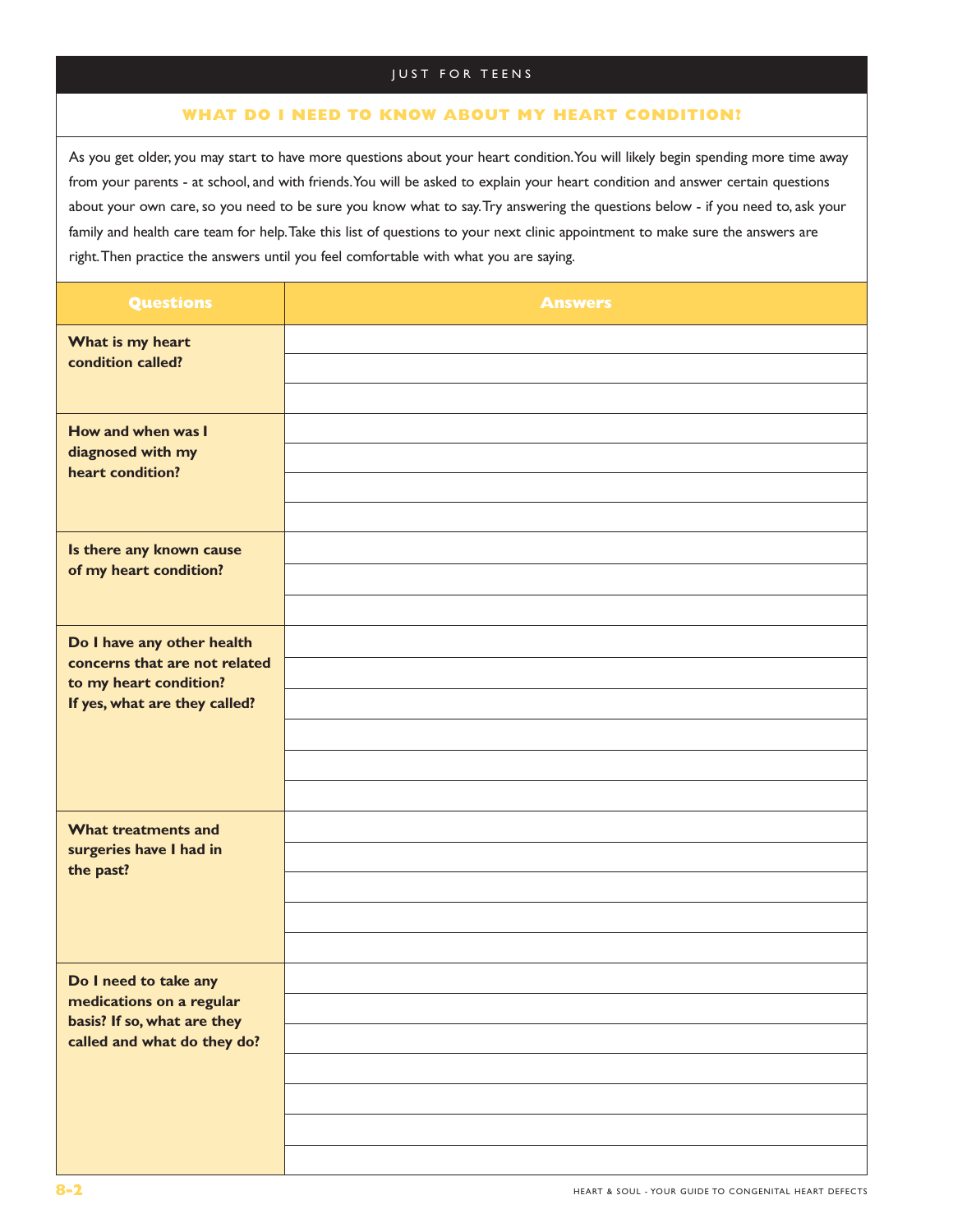|                                                        | <b>JUST FOR TEENS</b>                                        |
|--------------------------------------------------------|--------------------------------------------------------------|
|                                                        | WHAT DO I NEED TO KNOW ABOUT MY HEART CONDITION! - CONTINUED |
| <b>Questions</b>                                       | <b>Answers</b>                                               |
| Are there any medications<br>I should not take?        |                                                              |
|                                                        |                                                              |
|                                                        |                                                              |
|                                                        |                                                              |
| Are there any special                                  |                                                              |
| precautions I need to take                             |                                                              |
| with dental or other<br>medical procedures?            |                                                              |
|                                                        | <b><i>NETERMANY</i></b><br>Z.<br>A.                          |
|                                                        |                                                              |
| Are there any activities I                             |                                                              |
| should not do? Why not?                                |                                                              |
|                                                        |                                                              |
|                                                        |                                                              |
| What are the signs and<br>symptoms that would mean     | $\overline{\phantom{a}}$                                     |
| I should call or visit my                              |                                                              |
| family doctor?                                         |                                                              |
|                                                        |                                                              |
|                                                        | <u>44 1 1 1 </u><br>WAN                                      |
|                                                        |                                                              |
|                                                        |                                                              |
| What tests or procedures                               |                                                              |
| am I likely to need on my<br>next follow-up visit with |                                                              |
| my cardiologist?                                       |                                                              |
|                                                        |                                                              |
|                                                        |                                                              |
|                                                        |                                                              |
| Will I likely need any surgical                        |                                                              |
| procedures in the future?                              |                                                              |
|                                                        |                                                              |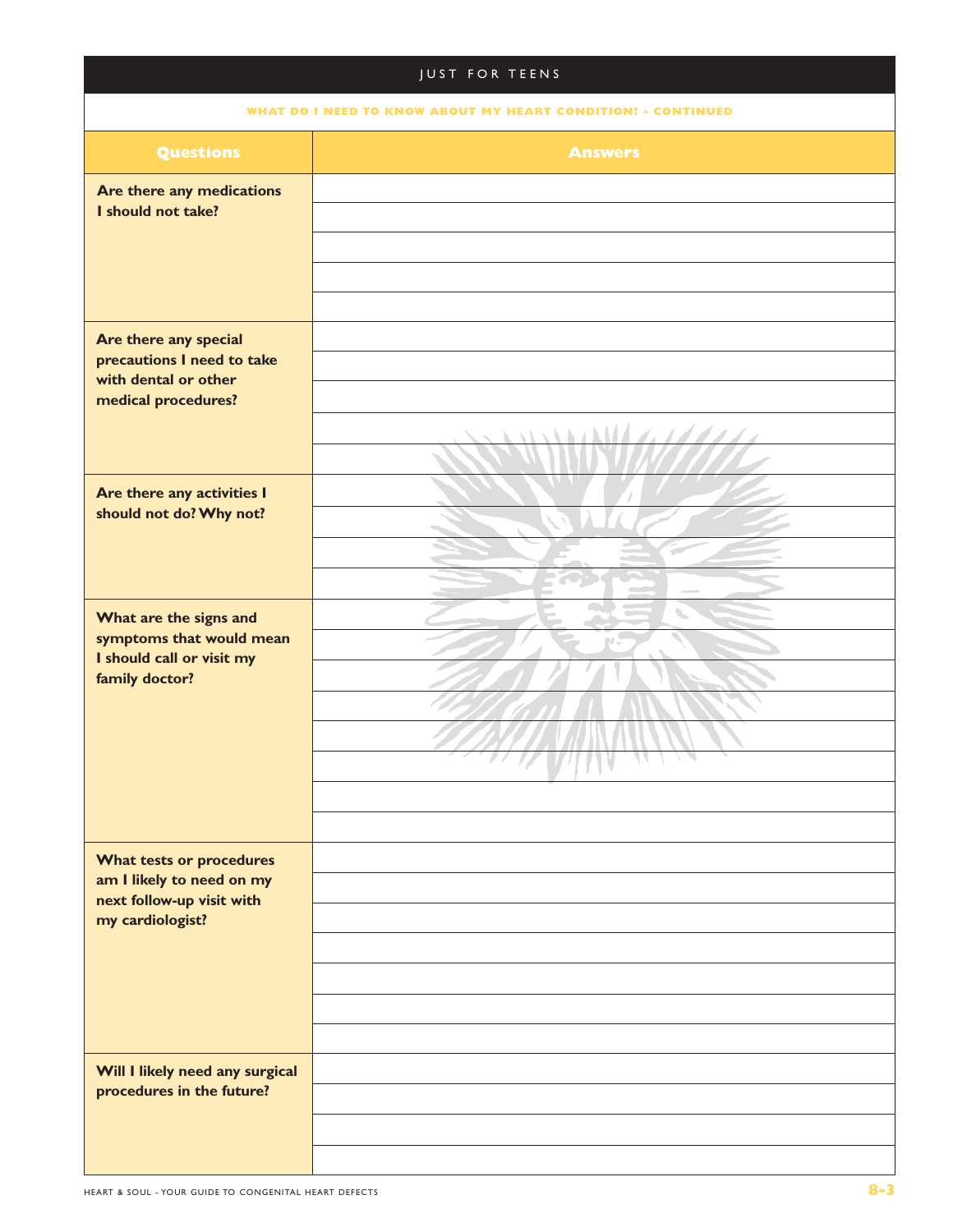#### **TREATMENTS, TESTS AND MEDICATIONS**

When you understand and follow a treatment plan, you will feel involved and in control of your health condition. Most teens with congenital heart defects face very few, if any, restrictions in their day-to-day life. However, some teens get mixed messages about diet or activity restrictions and you may not be sure which information is right. If so, it is important to talk to your health care team so that you are confident and in control of your day-to-day activities.

Write down all the important things you do to keep yourself as healthy as possible. It is your list; so include everything *you* think is important.We suggest you write it in pencil so you can keep it up-to-date.

**TODAY'S DATE: UPDATED:**

| <b>List</b>                 | What can I do?                                                                             |
|-----------------------------|--------------------------------------------------------------------------------------------|
| <b>Medications</b>          |                                                                                            |
| (dose and schedule)         |                                                                                            |
|                             |                                                                                            |
| <b>Medications to avoid</b> |                                                                                            |
|                             |                                                                                            |
|                             |                                                                                            |
| <b>Activities/fun</b>       |                                                                                            |
|                             |                                                                                            |
|                             |                                                                                            |
| <b>Exercises</b>            |                                                                                            |
|                             |                                                                                            |
|                             |                                                                                            |
| <b>Activities to avoid</b>  |                                                                                            |
|                             |                                                                                            |
|                             |                                                                                            |
| <b>Treatments</b>           | D<br>ù                                                                                     |
|                             |                                                                                            |
|                             |                                                                                            |
| <b>Diet</b>                 |                                                                                            |
|                             |                                                                                            |
|                             |                                                                                            |
| Things I can do to keep     |                                                                                            |
| myself healthy              |                                                                                            |
|                             |                                                                                            |
|                             | * Adapted from Getting On Trac: A Workbook For Youth Living With Chronic Conditions, 1999. |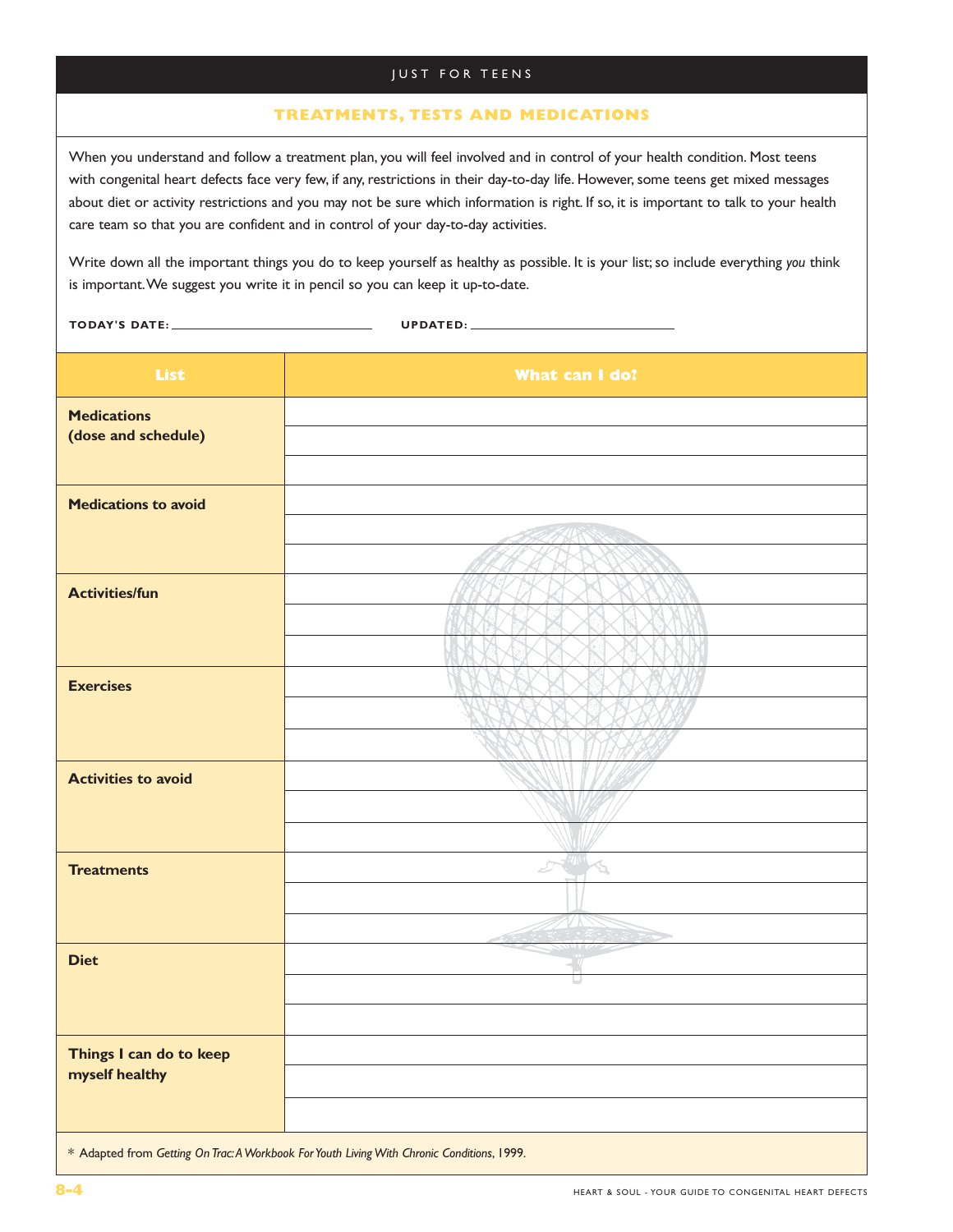## **ADVOCACY: YOUR RIGHT TO INFORMATION AND DECISION-MAKING**

Making the transition to adult care involves taking on more and more responsibility for your own care. Learning how to advocate or stand up for yourself and your rights takes time to develop.You have the right to be involved in decisions that affect you and your health.This may feel awkward at first, especially if your parents have been the ones who have made decisions for you in the past. Remember - you have time to learn from them and others about what questions you need to ask and what things to consider in making important health decisions.

| <b>Rights</b>                                                                                                                                 | <b>Your Ideas</b> |  |
|-----------------------------------------------------------------------------------------------------------------------------------------------|-------------------|--|
| YOU HAVE THE RIGHT:<br>To be safe from all types of abuse.                                                                                    |                   |  |
|                                                                                                                                               |                   |  |
|                                                                                                                                               |                   |  |
| To be taken care of and have enough food,<br>clothing, shelter and medical care.                                                              |                   |  |
|                                                                                                                                               |                   |  |
| To go to school and take part in cultural and<br>$\mathcal{L}_{\mathcal{A}}$                                                                  |                   |  |
| recreational activities.                                                                                                                      |                   |  |
|                                                                                                                                               |                   |  |
| To have a say in decisions that are made about you.<br>$\mathbf{r}$                                                                           |                   |  |
|                                                                                                                                               |                   |  |
|                                                                                                                                               |                   |  |
| To be fully informed about what is happening to you, with<br><b>The Second</b><br>information that is clear, helpful, and easy to understand. |                   |  |
|                                                                                                                                               |                   |  |
|                                                                                                                                               |                   |  |
| To advocate for yourself (the strongest form of advocacy<br>П                                                                                 |                   |  |
| is self-advocacy) - speaking for yourself in dealing with                                                                                     |                   |  |
| those who are making decisions about you. When you<br>can't advocate for yourself for whatever reason, you have                               |                   |  |
| the right to ask someone to help you say what you need.                                                                                       |                   |  |
|                                                                                                                                               |                   |  |
| Along with the people who care about you, to be                                                                                               |                   |  |
| involved in decisions that affect you.                                                                                                        |                   |  |
|                                                                                                                                               |                   |  |
|                                                                                                                                               |                   |  |
| * Adapted from Office of the Child, Youth and Family Advocate, Vancouver, BC, Canada as cited in Getting On Trac: A Workbook For Youth Living |                   |  |

*With Chronic Health Conditions*, 1999.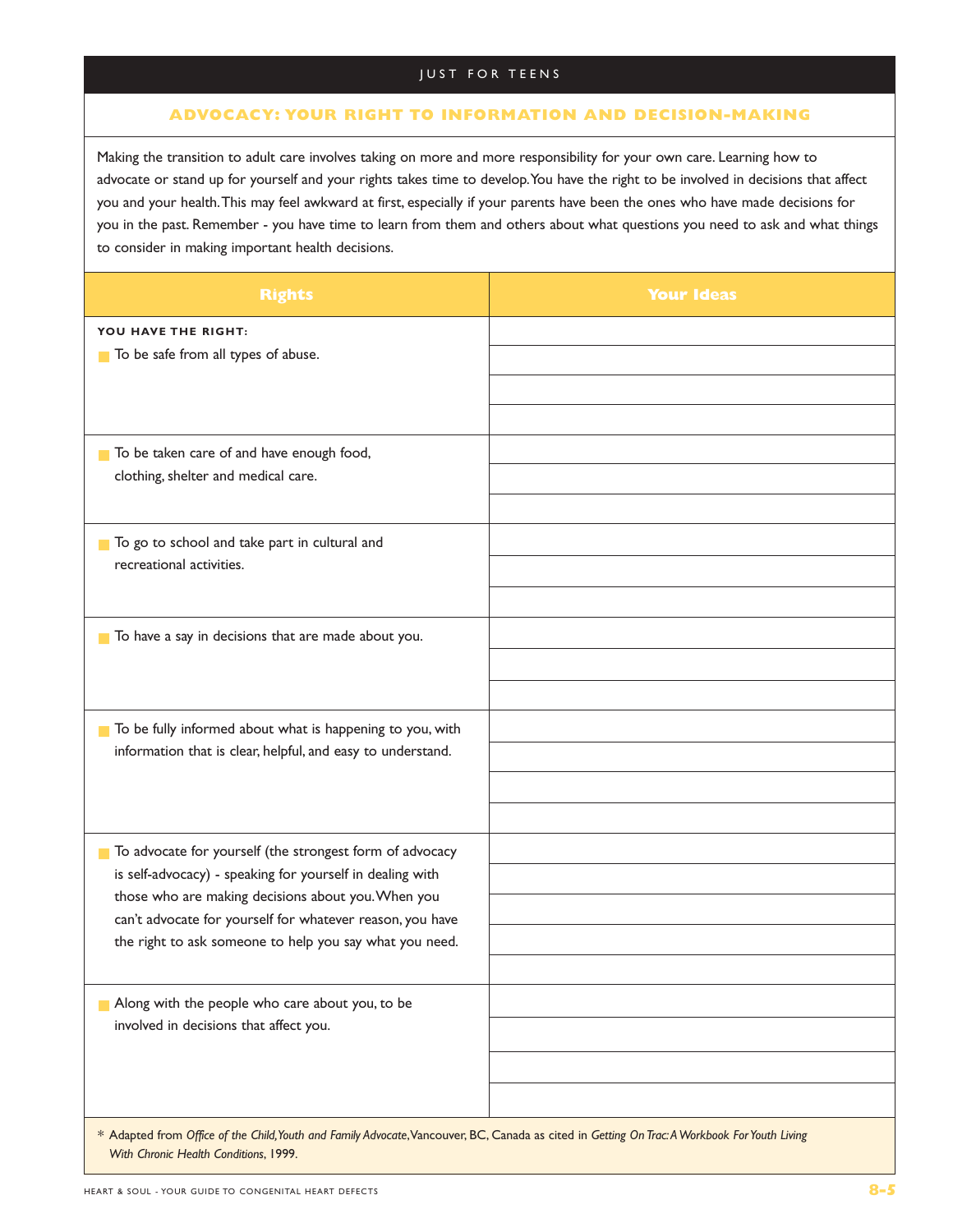### **CHOOSING YOUR OWN FAMILY DOCTOR**

As you grow older and think about moving away from home, you may think about choosing a different family doctor than the doctor your parents see. A family doctor is interested in your specific condition as well as all your general health needs. A family doctor who lives in your own community will know about programs and services that can support your plans.The following steps can help you choose a family doctor:

#### **Choosing a family doctor**

- **1.** Ask your family and friends for names of suggested doctors.
- **2.** Think about the type of doctor you would like; male or female, the location of his or her office, someone who understands your language or culture, and the types of patients he or she sees.
- **3.** Shop around make sure your doctor meets "your" needs. You may want to talk to other teens with CHDs to see if they have a family doctor that they recommend.
- **4.** Make an appointment as a "new patient", and have your medical card ready to give the receptionist with your phone number and address.
- **5.** On your first visit remember your medical card and any information about yourself you might need, including phone number, address, specialist information, and medical history.
- **6.** Ask questions (is this doctor right for me?):
	- Is the doctor experienced with my condition?
	- What days of the week does this doctor work?
	- What hospital does this doctor admit to in case of an emergency?
- **7.** Ask yourself:
	- Am I comfortable with this person?
	- Is this doctor listening to me?
	- Do I understand the answers to my questions?
	- Am I treated with respect?
	- Is this doctor interested in me and what is happening in my life?
	- Is this a person I can learn to trust?
	- Is this a person I can contact if I feel in danger from myself or others?
	- Is this a person who welcomes my ideas and suggestions?
	- Will information be kept private between the doctor and myself?

| MY CHOICE: DR.                                                                             |
|--------------------------------------------------------------------------------------------|
| OFFICE HOURS: -                                                                            |
| <b>FAX:</b><br>PHONE:                                                                      |
| ADDRESS:                                                                                   |
|                                                                                            |
| RECEPTIONIST'S NAME:                                                                       |
|                                                                                            |
| * Adapted from Getting On Trac: A Workbook For Youth Living With Chronic Conditions, 1999. |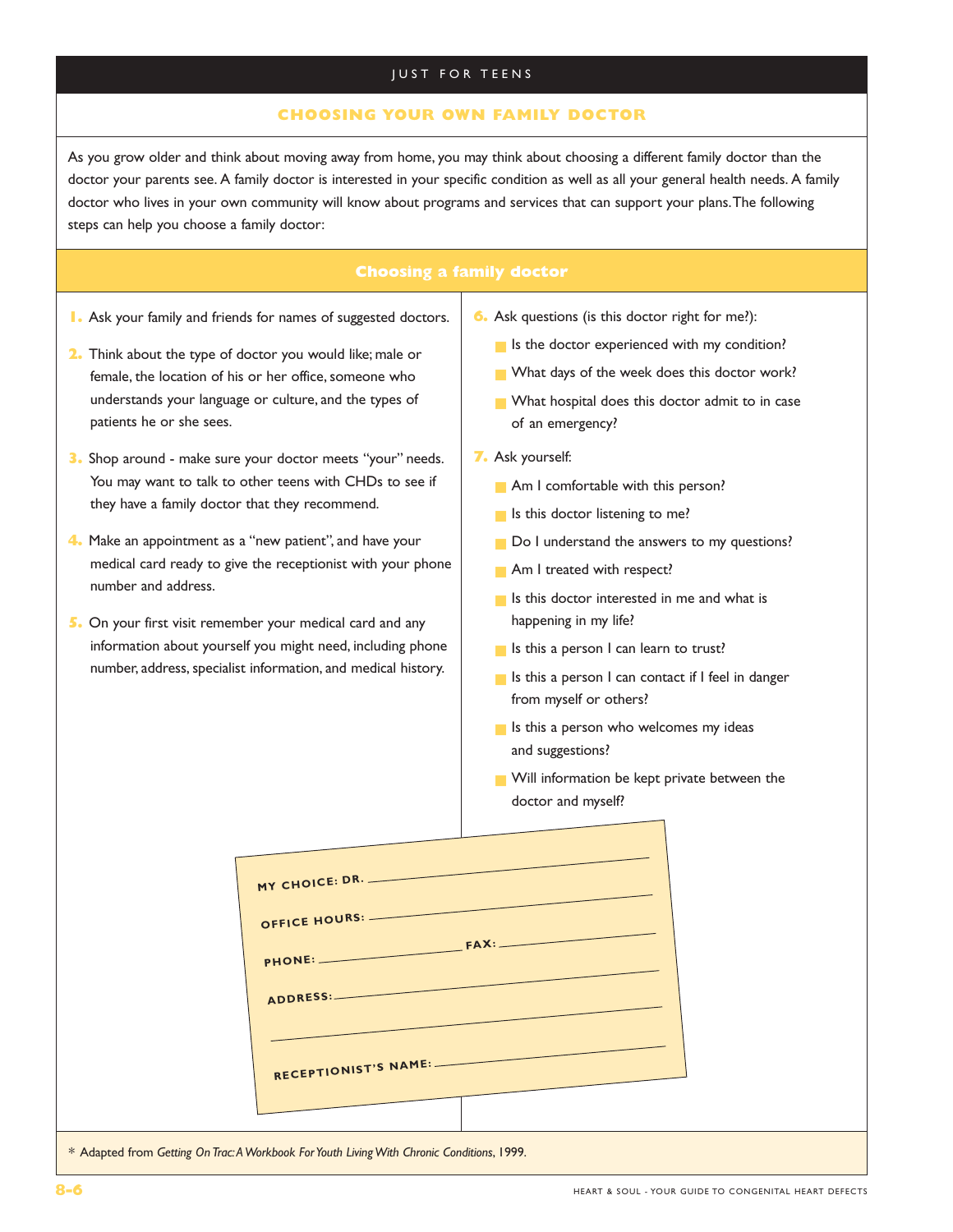# **health care team**

Your team may have many doctors other than your family doctor. Keep track of the names of these health care professionals, how they can support you, and how to contact them, by filling in the health care professional directory (Who's who on your health care team) in the Directory in the *Record Keeping* section, page 13-4.

As you start to become more involved in your own health care, there are several questions you may want to ask to help you get ready for adult health care.

# **Let these health care professionals know that you want to talk to them about:**

- your condition, treatments and medications,
- **B** being involved in and making health care decisions,
- your abilities and plans for the future at school or in the job market,
- school, friends, dating, and relationships,
- videos, books, and pamphlets that teach about your heart condition and about becoming more independent,
- choosing an adult medical specialist, and what is expected of you as an adult patient.

As you grow older you will likely be doing more and more activities independently, and your family will not always be with you.When you know what to do and whom to contact if you are sick, your confidence will grow and you will worry less.

Some changes to your health take several hours or days to happen so you may have some warning. However, you may have sudden changes if you have a complex type of CHD or unusual heartbeat rhythms (dysrhythmias). Ask your health care team for symptoms you should be concerned about, particularly those that mean you should contact a health care professional.

#### **Which doctor to call**

You need to know which doctor or specialist to talk to for different things. For example, your family doctor may be able to help you with some mild symptoms, but for more severe problems, your cardiologist may want you to contact him or her directly or call for an ambulance by dialing 911 or your local emergency number.

#### **MedicAlert™**

Your cardiologist may ask you to wear a MedicAlert<sup>™</sup> bracelet or necklace. A  $MedicAlert<sup>TM</sup>$  tells the emergency team that you have a health concern that may affect the care they provide. It also provides critical medical facts about your health condition, a 24-hour hotline number they can call, and your member ID number.This information allows the emergency team to contact the MedicAlert<sup>™</sup> hotline for more medical details from your confidential computerized record, including your medications, allergies, physician, and emergency contacts.This can help to avoid life-threatening complications and can play an important role in your survival and treatment. Ask your cardiologist or cardiac nurse more about MedicAlert™ and whether you should think about wearing one.



# **TALKING IT OUT**

*Let your health care professionals know that you want to talk to them about:*

п

п

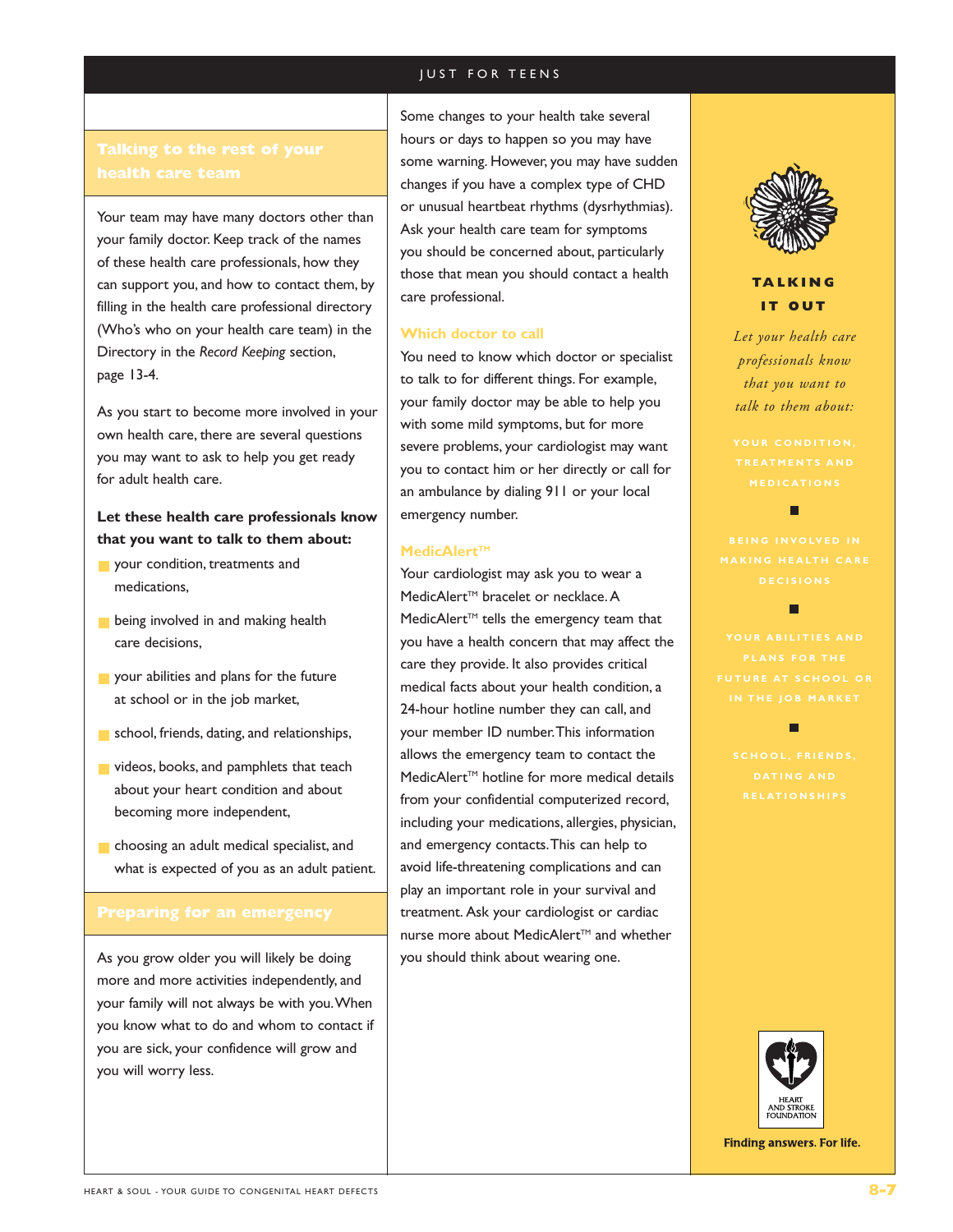# **YOUR EMERGENCY PLAN**

When you need to get medical care, it helps to have your medical history ready ahead of time. Your cardiac team may be able to give you a "health passport" or summary of your medical history to use to record medical information. If not, fill in the following form in pencil and update it when there are changes.

| <b>Medical History</b>                                                                                                                                                                                                                                                                   |                                                                                                                   |  |
|------------------------------------------------------------------------------------------------------------------------------------------------------------------------------------------------------------------------------------------------------------------------------------------|-------------------------------------------------------------------------------------------------------------------|--|
|                                                                                                                                                                                                                                                                                          | OTHER HEALTH CONCERNS/ASSOCIATED DISORDERS:<br>(Include any history of irregular heart rhythms)                   |  |
| DATE OF BIRTH:<br>DAY/MONTH/YEAR                                                                                                                                                                                                                                                         |                                                                                                                   |  |
| <b>PROVINCIAL HEALTH CARE CARD NUMBER:</b>                                                                                                                                                                                                                                               |                                                                                                                   |  |
| <b>EMERGENCY CONTACT/ NEXT OF KIN:</b><br>(List people who know about your condition and would be good<br>contacts in case of an emergency. Provide name, relationship,<br>and contact phone number).<br>the contract of the contract of the contract of the contract of the contract of |                                                                                                                   |  |
|                                                                                                                                                                                                                                                                                          |                                                                                                                   |  |
|                                                                                                                                                                                                                                                                                          |                                                                                                                   |  |
| <b>FAMILY DOCTORS NAME AND PHONE NUMBER:</b>                                                                                                                                                                                                                                             | PREVIOUS SURGICAL OR OTHER INTERVENTIONS:<br>(Include date they were performed and any significant complications) |  |
| PEDIATRICIAN'S NAME AND PHONE NUMBER:                                                                                                                                                                                                                                                    |                                                                                                                   |  |
| <b>CARDIOLOGIST'S NAME AND PHONE NUMBER:</b>                                                                                                                                                                                                                                             |                                                                                                                   |  |
| <b>NAME OF YOUR HEART CONDITION:</b>                                                                                                                                                                                                                                                     |                                                                                                                   |  |
| WHEN YOU WERE FIRST DIAGNOSED WITH A CHD:                                                                                                                                                                                                                                                |                                                                                                                   |  |
|                                                                                                                                                                                                                                                                                          |                                                                                                                   |  |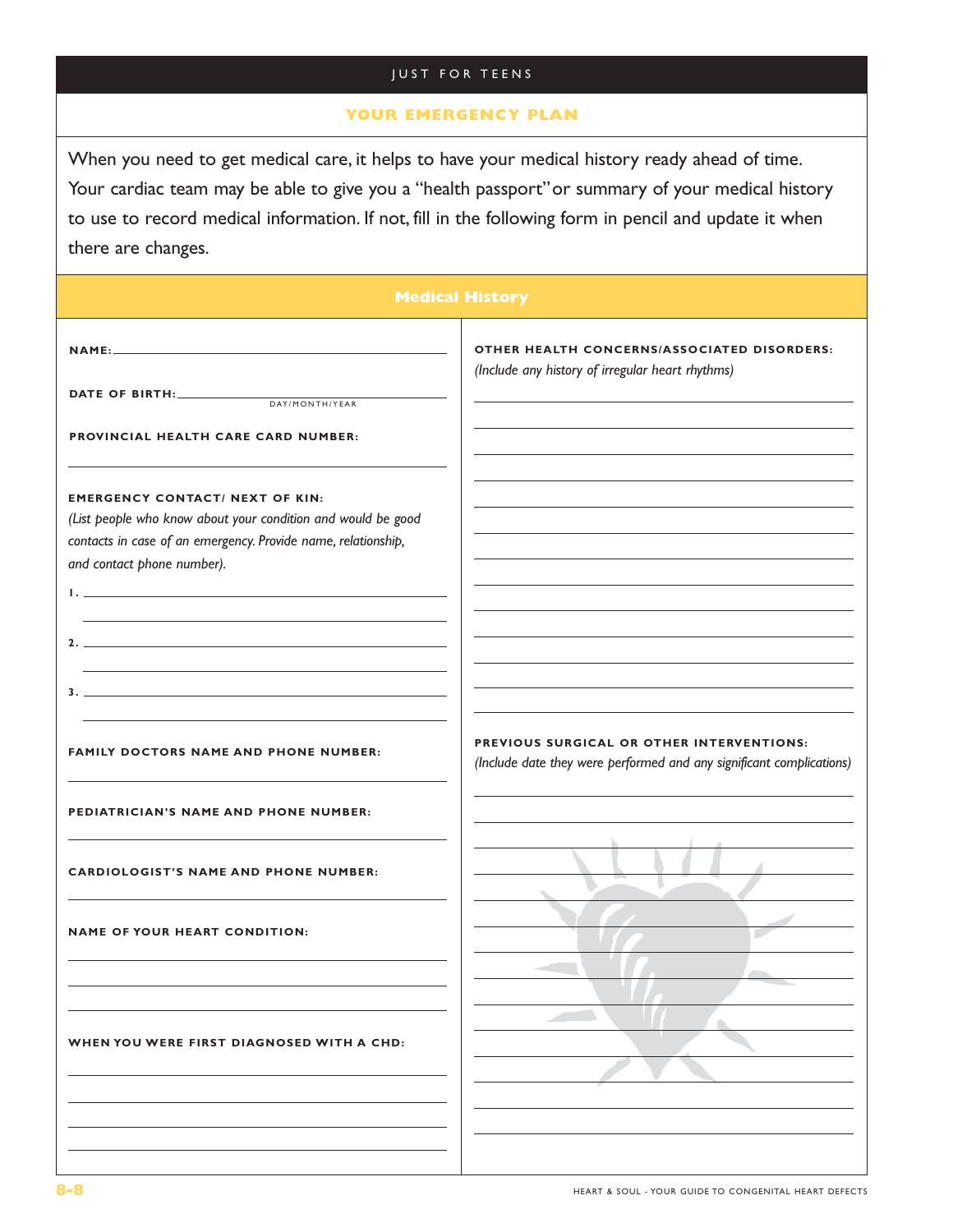#### **YOUR EMERGENCY PLAN - CONTINUED**

#### **ALLERGIES OR DRUG REACTIONS:**

#### **CURRENT HEALTH STATUS:**

*(Include current management plan, potential complications, and plan for next cardiac follow-up appointment)*

#### **MEDICATION RESTRICTIONS:**

#### **DESCRIBE ANY SPIRITUAL OR CULTURAL CONSIDERATIONS THAT MAY AFFECT YOUR CARE:**

#### **CURRENT MEDICATIONS:**

**1.**

**3.**

**4.**

*(Include name, amount, and times taken/day)*

**2.**

## **DESCRIBE ANY ADDITIONAL INFORMATION YOU WOULD WANT EMERGENCY HEALTH CARE PROVIDERS TO KNOW ABOUT YOU OR YOUR TREATMENT:**

*(Consider possible situations where you may not be able to talk or communicate your concerns or desires directly)*

**FUTURE MEDICAL TREATMENTS OR SURGERY:**

**SUMMARY LAST UPDATED:**

DAY/MONTH/YEAR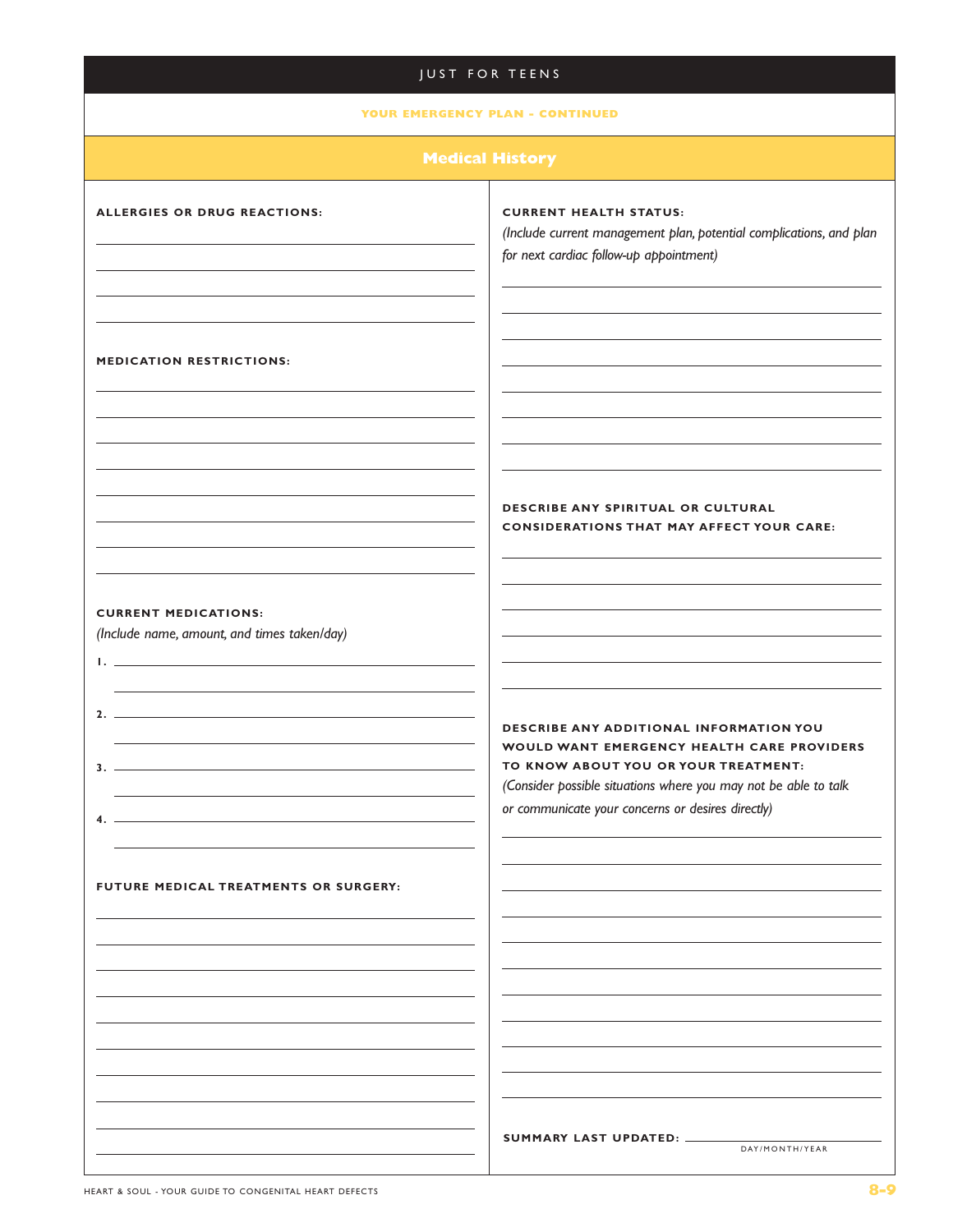### **FEELING GOOD ABOUT YOUR BODY**

How you see yourself and your body is a big part of your self-esteem—how you feel about yourself. Feeling good about the way you look is especially difficult these days because ads and the media bombard us with images of "the perfect body". You may be particularly concerned about the way you look because of the effects of your CHD.You aren't alone. Many teens with CHDs are concerned that they look different than their friends - possibly because they are small for their age, have scars from surgery, have a blue tinge to their skin from cyanosis, or are taking medications that affect their appearance.

It is often helpful to get opinions from your peers or health care professionals involved in your care about how you might be able to understand and change or accept your appearance.The table below may help you think through your concerns.Write down the things you are worried about, and then write your ideas about how you can either change your appearance or deal with your concerns.

| I wish I could change my                                                                   | Here is my idea!                                                       |
|--------------------------------------------------------------------------------------------|------------------------------------------------------------------------|
| <b>Skin</b>                                                                                |                                                                        |
|                                                                                            |                                                                        |
|                                                                                            |                                                                        |
| Face                                                                                       |                                                                        |
|                                                                                            |                                                                        |
|                                                                                            |                                                                        |
| <b>Size</b>                                                                                | $Z_{\rm d}$<br>Š<br>L)                                                 |
|                                                                                            | $\blacklozenge$<br>අ                                                   |
|                                                                                            | Mar.                                                                   |
|                                                                                            | G<br>$\pi_{\mathcal{N}_H}$                                             |
| <b>Incision</b>                                                                            | <b>K.LN</b><br><b>AYAA</b>                                             |
|                                                                                            | T.<br>$\triangle$ $\triangle$<br>7A D<br>$E_{BS}$                      |
|                                                                                            | id N<br>$\overline{\mathcal{R}}_{\mathcal{S} \overline{\mathcal{R}}}/$ |
| <b>Body</b>                                                                                | <b>USP</b>                                                             |
|                                                                                            | $\hat{v}$<br>É,<br>G.                                                  |
|                                                                                            | $\mathcal{P}_0$<br>$\frac{1}{2}$<br>राज<br>स<br>$\sigma$               |
| <b>Arms</b>                                                                                |                                                                        |
|                                                                                            |                                                                        |
|                                                                                            |                                                                        |
| Legs                                                                                       |                                                                        |
|                                                                                            |                                                                        |
|                                                                                            |                                                                        |
| Other                                                                                      |                                                                        |
|                                                                                            |                                                                        |
| * Adapted from Getting On Trac: A Workbook For Youth Living With Chronic Conditions, 1999. |                                                                        |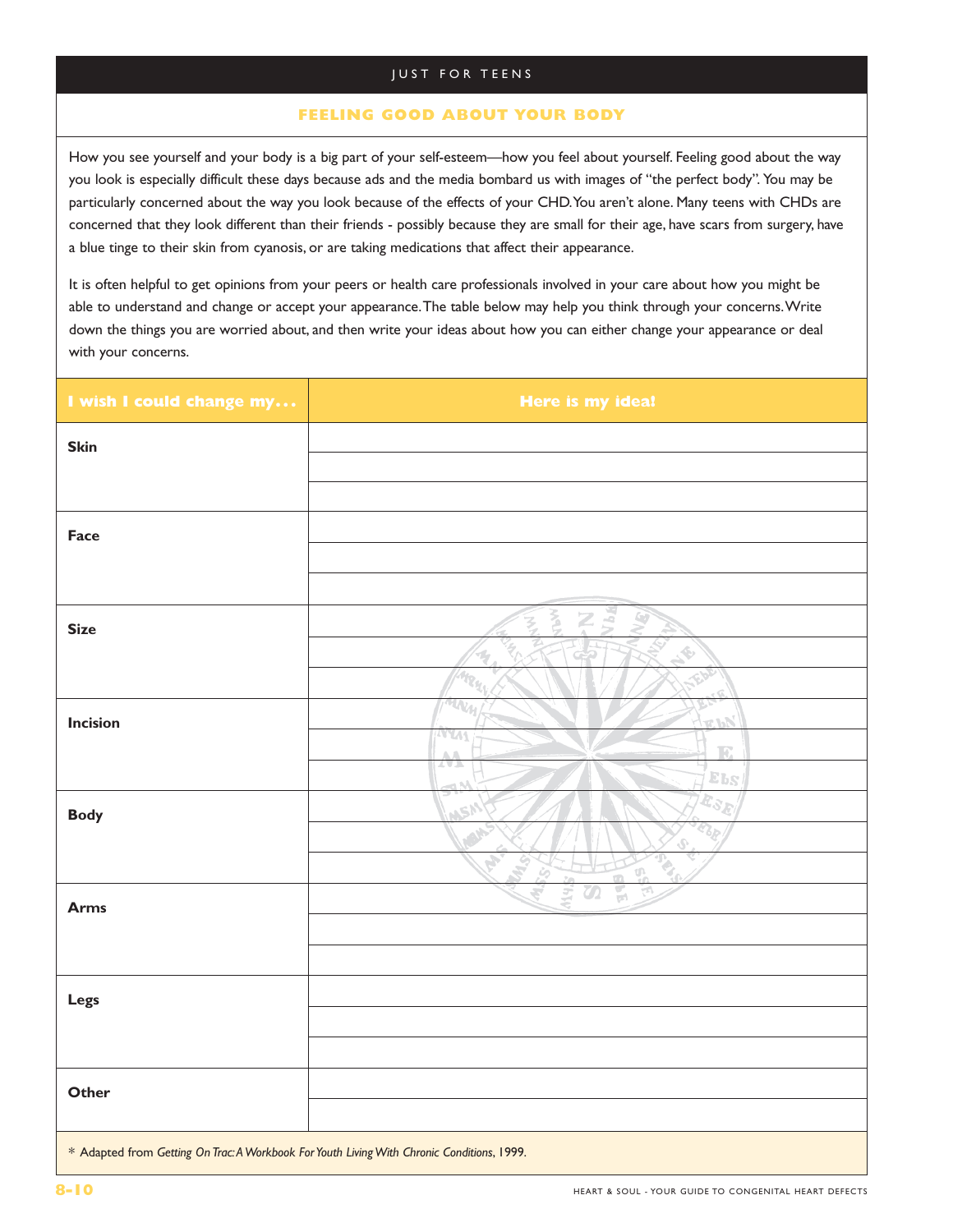#### **Questions about sex**

Learning about how your body develops and changes is part of your sexual health.You may already have heard a lot of mixed information about heart problems affecting sex. Sometimes this information is about adult heart disease don't believe everything you hear.Talk to the health care team, ask about sex and CHDs, and check whether what you've heard from other people is correct.Write down any questions you have and ask a trusted member of your health care team to go over them with you.You can ask that you and your specialist have some time *alone* for part of your appointment if you don't want a parent there.

# **Questions you may want to ask**

- How will my CHD affect the way I change and develop?
- **B** How will my CHD affect puberty?
- How will the medications I take affect the way I develop?
- How will puberty affect the medications I take?
- Will I be able to have children if I choose to?
- Do I need to consider different forms of birth control because of my CHD or medications?
- How will pregnancy affect my CHD and my health?
- How will my CHD affect my pregnancy?
- Will my children have a CHD?

Even if you have a great family and many friends, you can still feel different and alone. One way to help you feel less alone is to get "connected" with others who have a similar health condition.Ask members of your cardiac team if they are aware of any resources for peer support for youth with CHDs. Some possible connections are listed below.

#### **Peer support groups**

**Peer support groups or associations for youth with CHDs, allow you to:**

- make new friends,
- connect with others who may share your concerns and questions,
- find information about your heart condition and how to control it,
- share interests,
- have some fun.

#### **Another teen**

Consider a one-to-one connection with another teen with a CHD.Your cardiologist, clinic nurse, child life specialist, or social worker may be able to connect you with another teen who has had similar experiences and who shares similar interests.

#### **Websites**

There are websites just for teens with health concerns and CHDs. Some websites include chat rooms or links to other teens with similar interests.

#### **Magazines**

Magazines or newsletters provide information for people with similar health conditions.

#### **Summer camps**

Summer camps for teens with a CHD are a great chance to have fun with peers who share similar experiences.

*\** Adapted from *Getting On Trac: A Workbook For Youth Living With Chronic Conditions*, 1999.



## **FEELING CONNECTED**

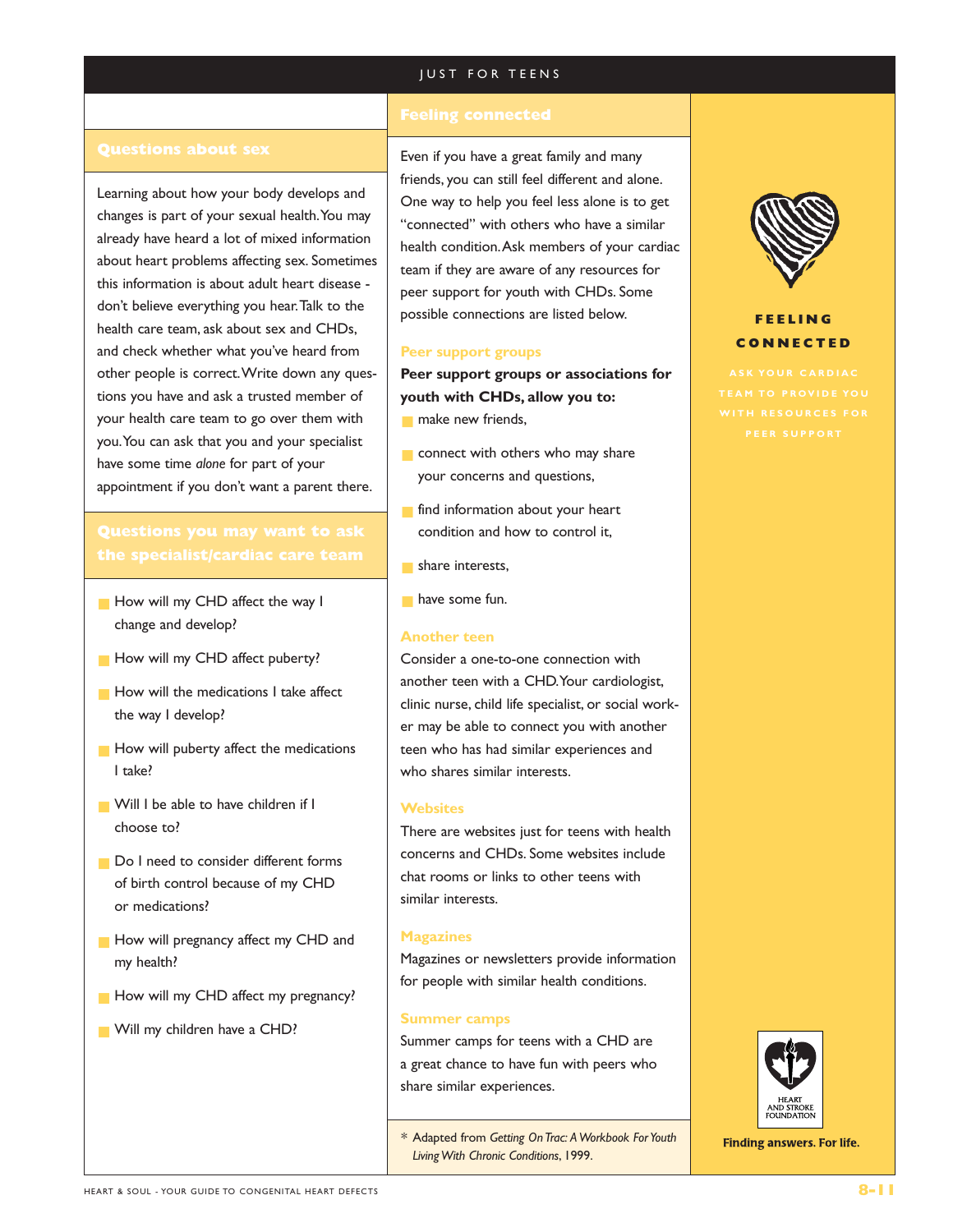| <b>JUST FOR TEENS</b>                                                                                                                                                                                                        |
|------------------------------------------------------------------------------------------------------------------------------------------------------------------------------------------------------------------------------|
| <b>EXPRESSING YOURSELF</b>                                                                                                                                                                                                   |
| Sometimes writing things down or keeping a journal can help you think through your feelings and<br>remember what you learn. See if writing down your thoughts helps you.<br>Here are some ideas you may want to write about: |
| Who can I talk to for advice, help and support? _                                                                                                                                                                            |
|                                                                                                                                                                                                                              |
|                                                                                                                                                                                                                              |
|                                                                                                                                                                                                                              |
|                                                                                                                                                                                                                              |
| How can I meet people and make friends?                                                                                                                                                                                      |
|                                                                                                                                                                                                                              |
|                                                                                                                                                                                                                              |
|                                                                                                                                                                                                                              |
| I can get information about my condition and programs from                                                                                                                                                                   |
|                                                                                                                                                                                                                              |
|                                                                                                                                                                                                                              |
|                                                                                                                                                                                                                              |
| I would describe my friends as                                                                                                                                                                                               |
|                                                                                                                                                                                                                              |
|                                                                                                                                                                                                                              |
|                                                                                                                                                                                                                              |
| I know I am not alone because  -                                                                                                                                                                                             |
|                                                                                                                                                                                                                              |
|                                                                                                                                                                                                                              |
|                                                                                                                                                                                                                              |
|                                                                                                                                                                                                                              |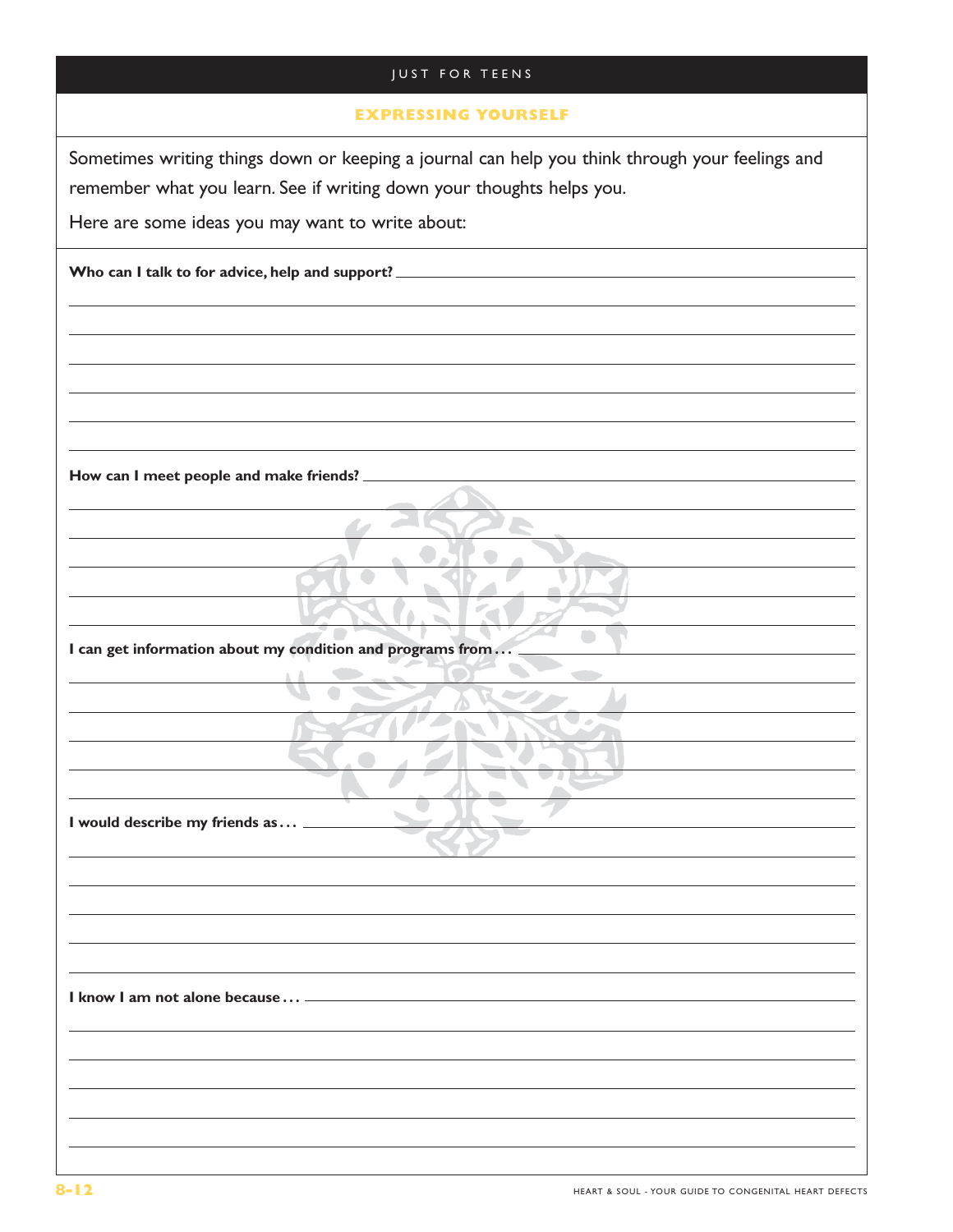Your heart condition may mean that you cannot take part in some activities or certain jobs. It is important to talk to your school teachers or employer about your heart condition to ensure your safety and the safety of others. It is good to be honest about your condition and what you can reasonably do.

### **Questions for you**

- **Q: Who needs to know about my heart condition and why?**
	- Teachers/Professors
	- School Nurse/School Health Unit
	- Principal/School Administrator
	- Coaches/Counsellors
- **Q: What is it about my heart condition that I need to share?**
- **Q:What potential actions do they need to be prepared for?**

#### **Questions others may ask you**

Employers, teachers and your peers may have questions for you. Discuss the questions below with your family and health care team, and be prepared to answer them if asked:

■ What is the name of my heart condition? Do I have any related or unrelated health concerns (for example, a history of seizures)?

- When was my heart condition diagnosed?
- What causes CHDs? Is it contagious?
- Has my heart defect been repaired? When?
- Am I still receiving treatment for my CHD?
- Has my specialist discussed the possibility of further surgeries or tests in the future?
- Am I currently taking any medications related to my heart condition? If yes, can they affect my ability to concentrate, stay awake, drive a vehicle, or participate in certain activities?
- What signs or symptoms indicate that I need medical help?
- What, if any, are my emergency instructions?
- Who should be contacted in the event of a health emergency?
- Do I have any activity restrictions?
- Will I need any changes or help so that I can participate in school or work?



WHAT IS THE **NAME OF MY HEART CONDITION?**

**WHAT CAUSES CHDS?** п

# **WHAT SIGNS INDICATE THAT I NEED**

**MEDICAL HELP?** г

**WHAT ARE MY EMERGENCY INSTRUCTIONS?**

г

**DO I HAVE ANY ACTIVITY RESTRICTIONS?**



*\** Adapted from *Getting On Trac:A Workbook For Youth Living With Chronic Conditions*, 1999.

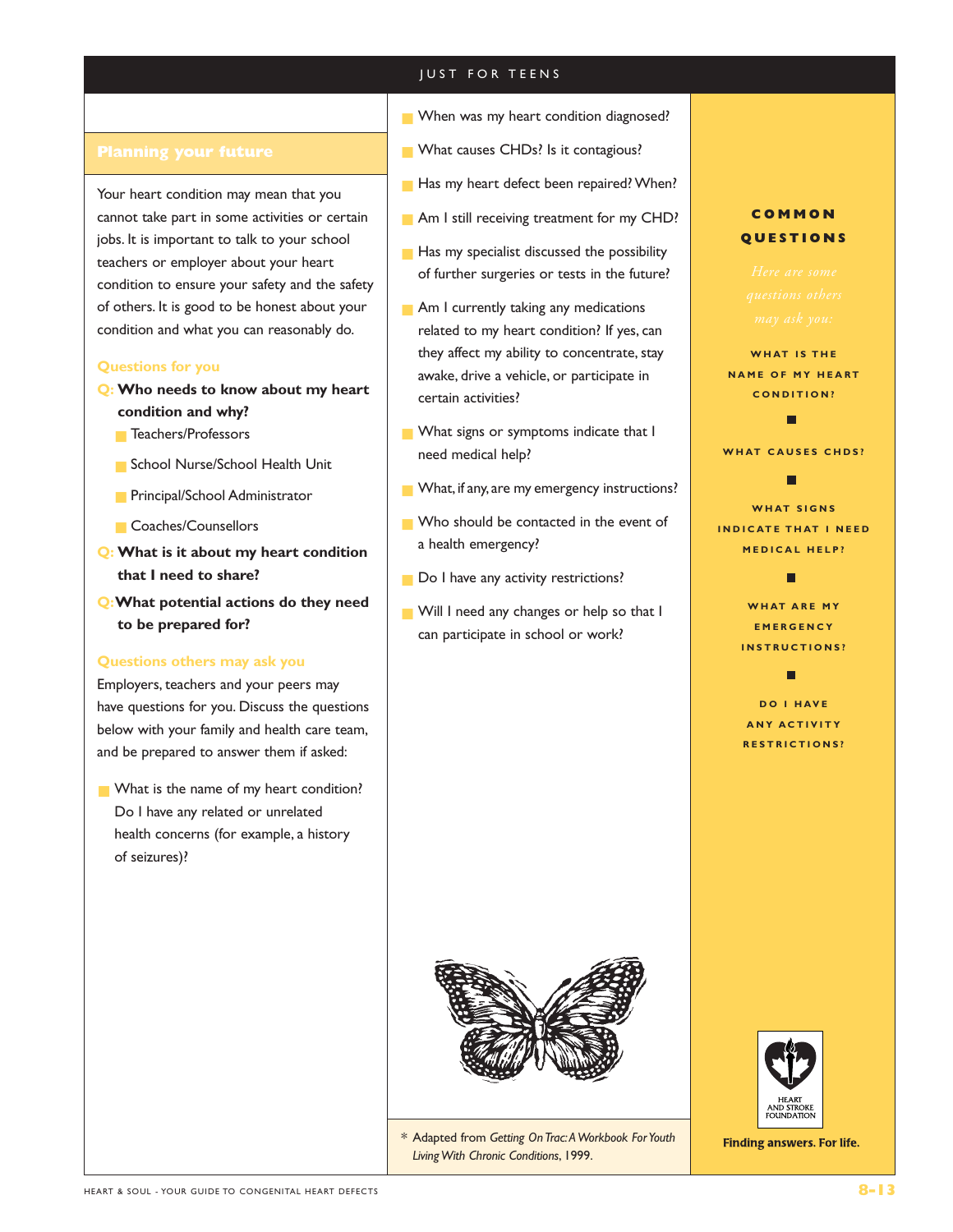| <b>JUST FOR TEENS</b>                                                                                                                                                                                                          |
|--------------------------------------------------------------------------------------------------------------------------------------------------------------------------------------------------------------------------------|
| <b>PLANNING YOUR FUTURE - ACTIVITY RECOMMENDATIONS</b>                                                                                                                                                                         |
| Some types of CHD can affect many parts of a person's life. You may want to ask your family doctor<br>or cardiologist if you need to restrict your activity. (Refer to page 7-13 for additional resources)                     |
| My health condition does not warrant any activity restrictions.                                                                                                                                                                |
| I should avoid activities such as \\espirit \\espirit \\espirit \\espirit \\espirit \\espirit \\espirit \\espirit \\espirit \\espirit \\espirit \\espirit \\espirit \\espirit \\espirit \\espirit \\espirit \\espirit \\espiri |
| ,我们也不会有什么。""我们的人,我们也不会有什么?""我们的人,我们也不会有什么?""我们的人,我们也不会有什么?""我们的人,我们也不会有什么?""我们的人                                                                                                                                               |
|                                                                                                                                                                                                                                |
| ,我们也不能在这里的时候,我们也不能在这里的时候,我们也不能会在这里的时候,我们也不能会在这里的时候,我们也不能会在这里的时候,我们也不能会在这里的时候,我们也不<br><u> 1989 - Andrea Santa Alemania, amerikana amerikana amerikana amerikana amerikana amerikana amerikana amerikan</u>                      |
|                                                                                                                                                                                                                                |
| ,我们也不会有什么。""我们的人,我们也不会有什么?""我们的人,我们也不会有什么?""我们的人,我们也不会有什么?""我们的人,我们也不会有什么?""我们的人<br><u> 1986 - Andrea Santa Andrea Santa Andrea Santa Andrea Santa Andrea Santa Andrea Santa Andrea Santa Andrea San</u>                       |
|                                                                                                                                                                                                                                |
|                                                                                                                                                                                                                                |
|                                                                                                                                                                                                                                |
|                                                                                                                                                                                                                                |
|                                                                                                                                                                                                                                |
|                                                                                                                                                                                                                                |
|                                                                                                                                                                                                                                |
| * Adapted from Getting On Trac: A Workbook For Youth Living With Chronic Conditions, 1999.                                                                                                                                     |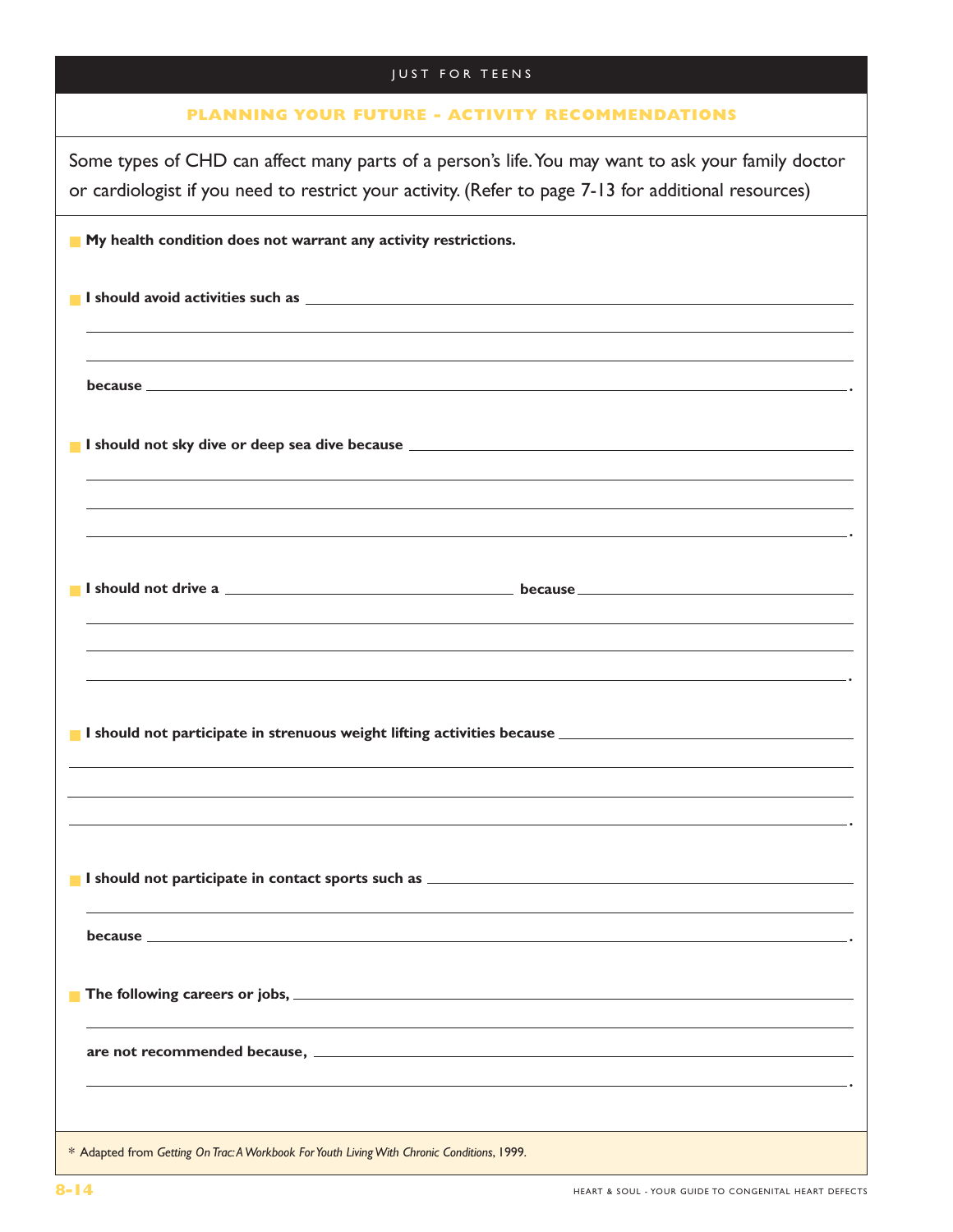### **Some Helpful Hints:**

- Start looking for answers before you are 18 years old.
- Have your parents/family members let you read their insurance policies.
- Write down the answers to these questions.
- Talk to your social worker about insurance plans and benefits.
- Collect brochures that explain how the plans work.
- Talk to your pharmacist and social worker about ways to pay for your medications.
- Ask them how much the medications cost without coverage so that you are aware of costs.
- Think ahead. Make sure you have medical coverage before you take a trip.



# **INSURANCE HINTS**

п

П



**Finding answers. For life.** 

You will need your own insurance when you are no longer covered by your parents/ guardian. It is important to apply for coverage in advance so that you aren't faced with big bills.You may also qualify for additional community or government assistance, depending on the type of heart defect and how it affects your day-to-day activities.

# **Here are some questions to ask about insurance plans and benefits:**

- On what date does my parents'/guardian's medical insurance no longer cover me?
- What services am I entitled to through their plan?
- How do I get continued medical, dental, and extended health insurance?
- What medications are covered by my province's drug plan?
- Are there other ways to get coverage for these medications?
- What other benefits and services can I apply to receive?
- Travel: transportation, education programs, disability tax credits.
- Other insurance plans to consider and enquire about include:

➣\_\_\_\_\_\_\_\_\_\_\_\_\_\_\_\_\_\_\_\_\_\_\_\_\_\_

- ➣Travel Insurance
- ➣Life Insurance

*\** Adapted from *Getting On Trac:A Workbook For Youth Living With Chronic Conditions*, 1999.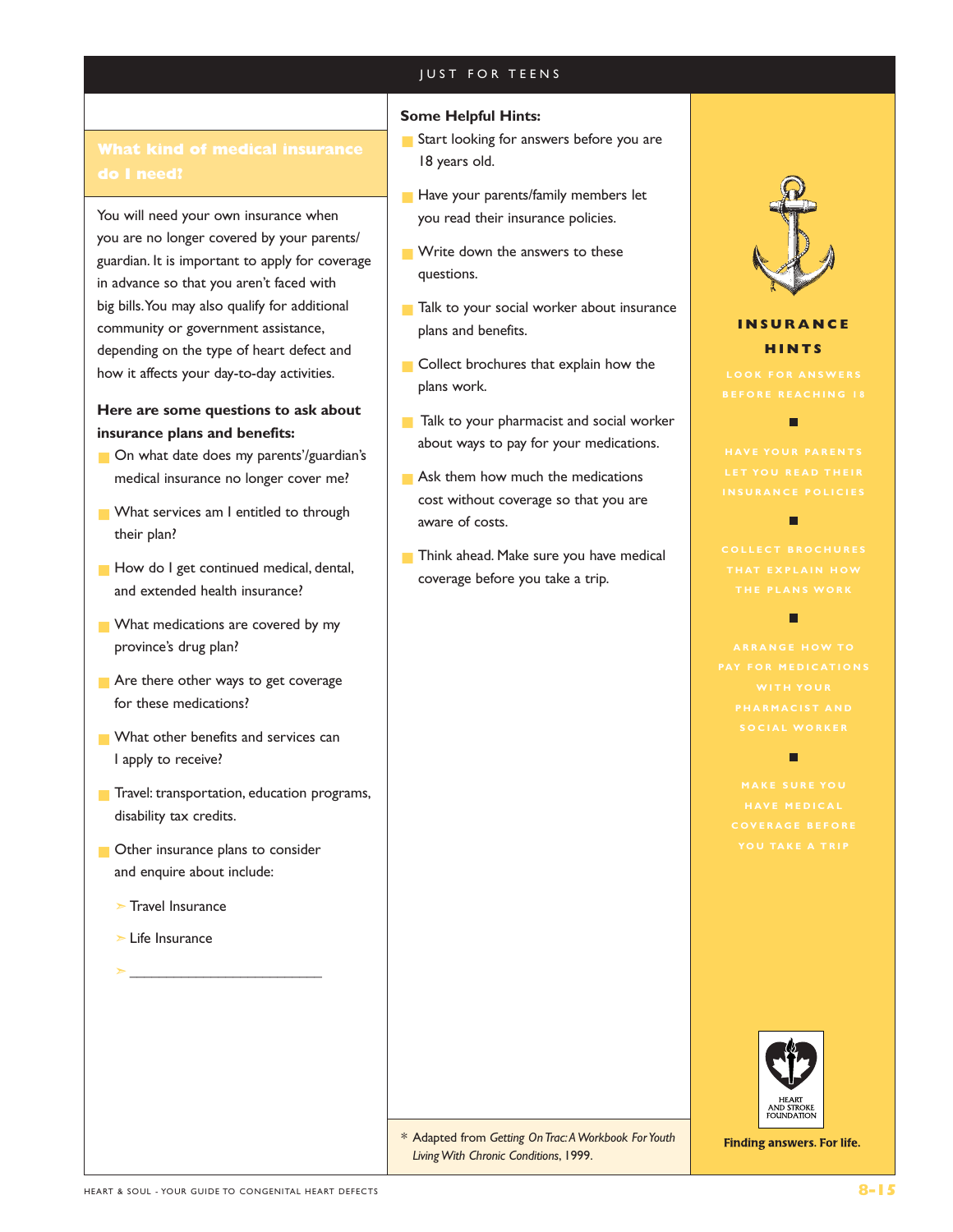

# **HOW TO BE HEALTHY**

г

г



**Finding answers. For life.** 

#### **Be smoke-free**

Smoking increases the chance of getting all major forms of heart disease and stroke, and people with CHDs are very much at risk. Smoking is more dangerous based on the number of cigarettes smoked per day, how long a person smokes, the age when a person starts smoking, and how a person inhales.

Three agents in tobacco smoke that contribute to cardiovascular disease are tar, nicotine, and carbon monoxide.Tar is left as particles in the lung. Nicotine is the addictive part of cigarettes that makes it so hard to quit. Nicotine also stimulates the sympathetic nervous system, which leads to an increased heart rate, increased heart muscle contraction, increased sugar or glucose release, increased insulin production, narrowed blood vessels (or vasoconstriction) and damage to the inner arterial wall. Nicotine damages the inner wall of the artery by stimulating further plaque development and increasing platelet stickiness, which means less blood flow to the heart muscle. Carbon monoxide reduces the oxygen going to tissues throughout your body, including your heart and brain.

Tobacco smoke worsens heart, lung, and allergic conditions of ⁄ of all Canadians who have those kinds of conditions. Non-smokers are affected too. New studies show that second-hand smoke contains more dangerous toxins than the smoke inhaled by the smoker.

#### **Be physically active**

Regular physical activity is an important part of daily life for teens.The average Canadian child or youth watches television for more than 26 hours per week.This is above the 25 to 30 hours they spend sitting in school.

Three types of activities are needed to keep the body healthy: endurance, flexibility, and strength. Doing a variety from each group, and activities that use the large muscle groups, such as walking and swimming, gives you the most health benefits.You don't have to do rigorous sports or training to improve your health. However, the greater the activity level and amount, the greater the benefit.

To get the benefits of cardiovascular exercise, you need at least 60 minutes of mild physical activity every day or 30 minutes of moderate activity four times per week to stay healthy or improve health.The length of time you need to spend on an activity depends on how much effort you put into it.You can also do 60 minutes of exercise spread over the day in 10-minute sessions.

Regular physical activity raises high-density lipoprotein (HDL) levels in the body, makes the muscles of the body more efficient, improves circulation, and increases the diameter of the coronary arteries.These effects help keep the heart muscle fit and able to efficiently supply oxygen to the rest of the body. Exercise can also help you manage stress, control your blood pressure, and keep a healthy weight.

Before starting any exercise program, you should check with your doctor about the activity level that is safe for you.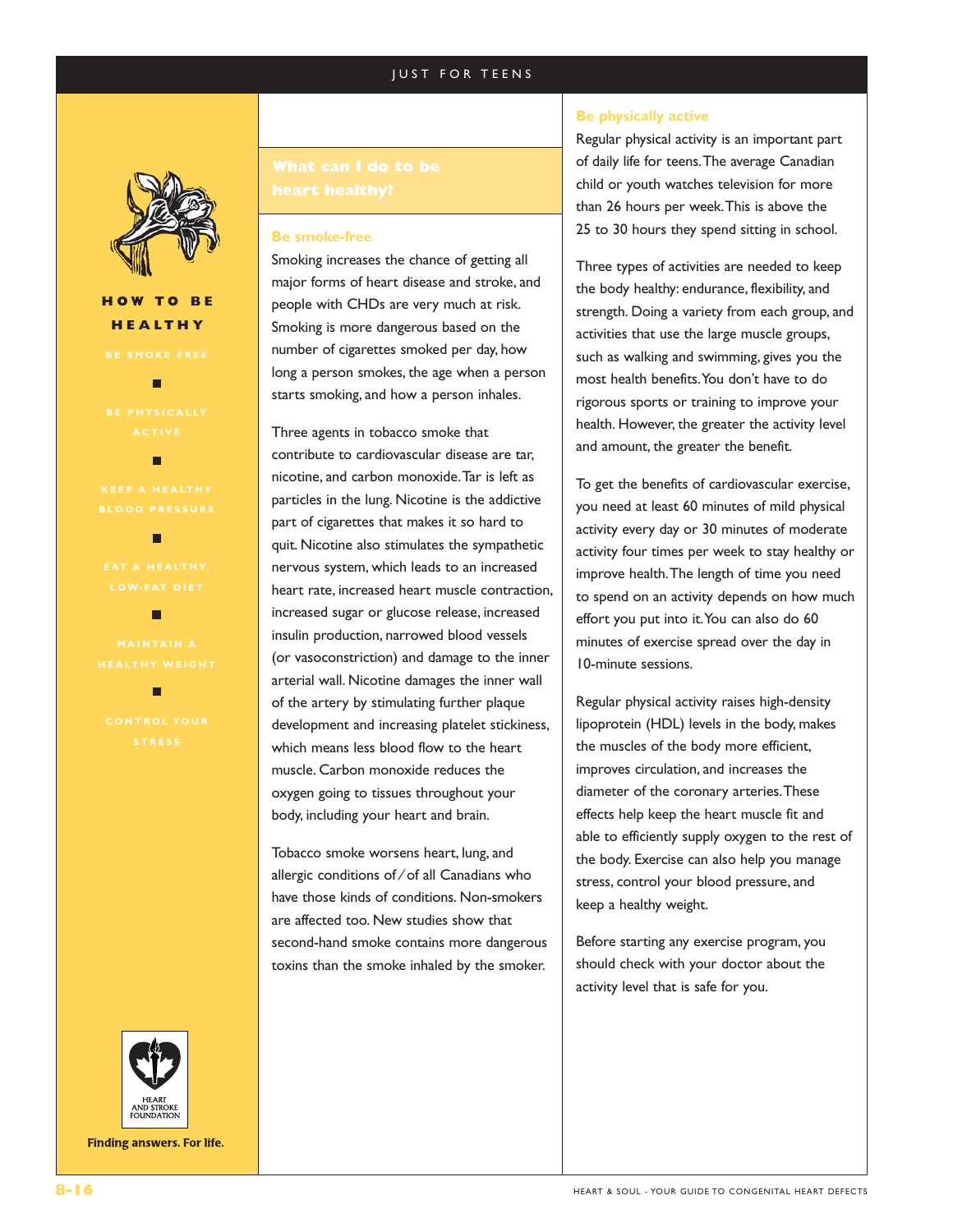#### **Keep a healthy blood pressure**

Blood pressure is a measure of the force of blood on the walls of an artery as the blood is pushed from the heart. High blood pressure (hypertension) causes the arteries to become stiff and narrow, causing the left ventricle to work harder. Hypertension starts in men and women between the ages of 15 and 24. Children, even young babies, can have high blood pressure because of a disease (such as diabetes) or the use of some medications.

Hypertension has no symptoms. It is sometimes called the "silent killer" because there are often no warning signs until there is a serious problem.The only way to know your blood pressure is to get it measured with the right equipment.You should have your blood pressure checked at least every two years, or more often if your doctor recommends it. Keep a record of your blood pressure.You and your doctor can decide if any treatments are needed to keep your blood pressure healthy. To receive a free blood pressure wallet card, call your local Heart and Stroke Foundation.

#### **Eat a healthy, low-fat diet**

A healthy diet has a variety of foods, and is high in fibre and low in fat.

#### **To promote health and prevent disease:**

- **Enjoy a variety of foods**. The four food groups in the current *Canada's Food Guide to Healthy Eating* each provide different nutrients, and when eaten on a daily basis, give you a healthy balance.
- *Select cereals, breads, other grain products, vegetables, and fruits.* By eating from these food groups, your fat intake is automatically low. Choose whole grain products or enriched foods.
- **Choose lower fat dairy products, leaner** *meats and foods prepared with little or no fat.* Dairy products with a lower percentage of milk fat (M.F.) or butter fat (B.F.) give you the protein and calcium necessary for health (for example, 2%, 1% or skim milk for coffee or drinking).Trim visible fat from meat and choose lower fat cooking methods such as roasting, broiling or baking. Note: A reasonable portion of cooked meat is the size of a deck of cards, about 50 to 100 grams.
- **Limit salt (sodium) intake.** Eating foods high in salt, or adding a lot of salt to your food can cause some people to develop high blood pressure.Your doctor will tell you whether you need to control your salt intake to control your heart condition.
- **Limit caffeine intake.** Caffeine is found in coffee, colas, tea, and chocolate. For people who are sensitive to caffeine, it can aggravate heart conditions such as a racing or irregular heartbeat, especially with large amounts. Canada's *Nutritional Recommendations* suggest that you have only up to four cups of regular coffee per day.

Your cardiac team may recommend dietary choices that are helpful for your heart condition.

#### **Maintain a healthy weight**

For overweight people, the heart has to work harder. Most people can keep a healthy weight by having a balance of regular physical activity and healthy eating.



# **EATING HEALTHY**

п

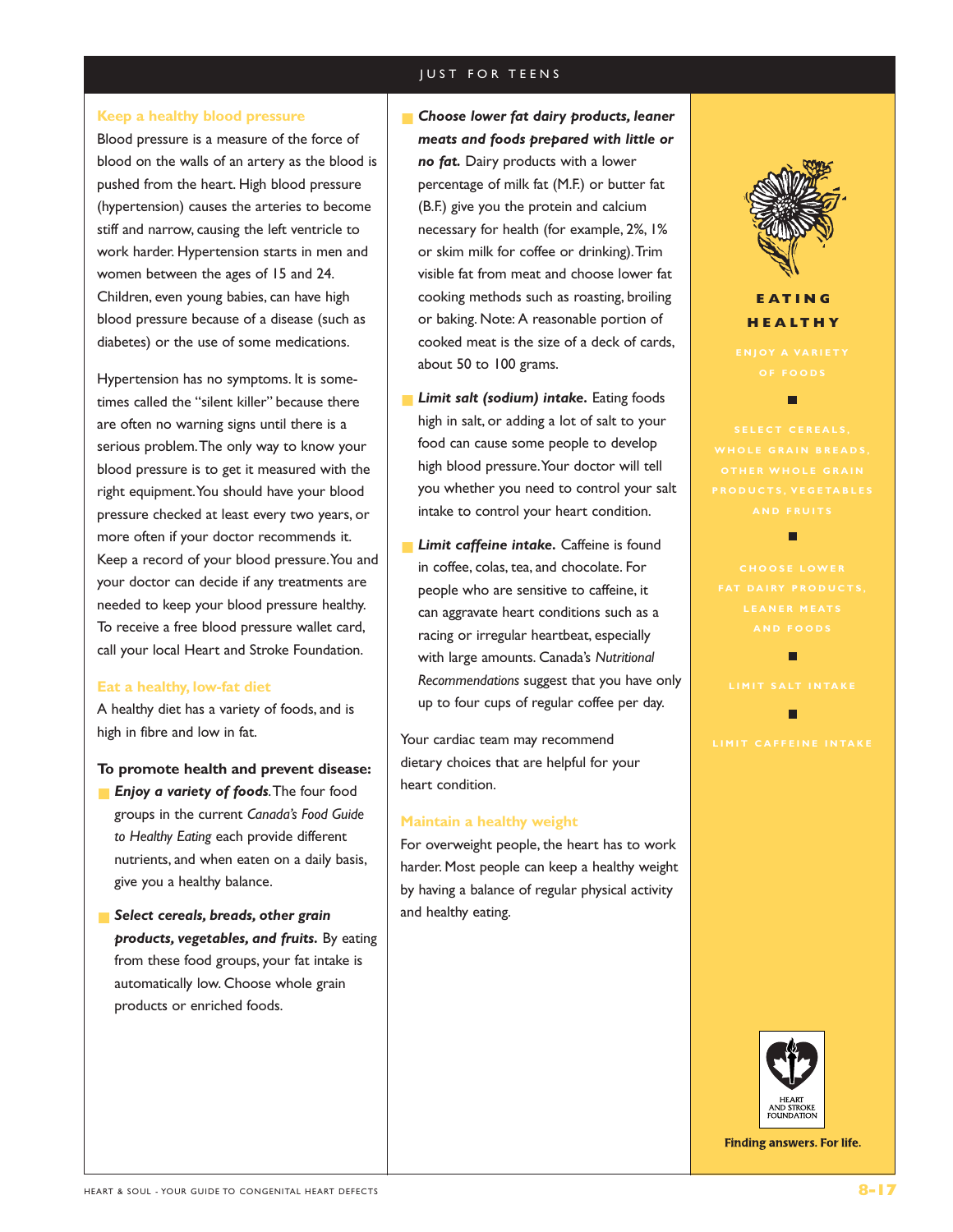#### **Control your stress**

People with high levels of stress or continued stress have higher blood cholesterol levels, increases in blood pressure, and have platelets that are more likely to clot (clump together inside the blood vessels). Stress-filled lifestyles also make it difficult for people to make healthy lifestyle choices.

The first step in reducing and managing stress is to figure out what is causing it. Situations that cause stress are called stressors.These may be major events (for example, changing jobs), or daily hassles (for example, traffic jams).

To begin managing stress, you need to be able to face it, note your reaction to it, and try to change your reaction.

#### **Some suggestions include:**

- regular physical activity,
- relaxation techniques,
- **B** sharing feelings,
- managing time,
- **B** eating a balanced diet,
- participating in other activities that are enjoyable,
- confronting the person or situation that is causing the stress.

A health care professional can give you advice on how to manage stress. Information is also available from your local Heart and Stroke Foundation.

Most teens and adults who have a CHD can drive a vehicle. However, because of your history of having a heart condition, you may need additional medical information from your doctor so that you can get a driver's license. Some people on certain medications or with a history of seizures may not be allowed to drive a vehicle.

# **The following checklist may help you prepare for getting your driver's license.**

- According to your family doctor and heart specialist, is there anything about your health condition that would prevent you from getting your driver's license?
- **If your family doctor is not sure,** contact your local Motor Vehicle Branch for further information,
- If your medical condition changes after you have a driver's license, talk to your doctor to make sure that there are no situations that would affect your driving.



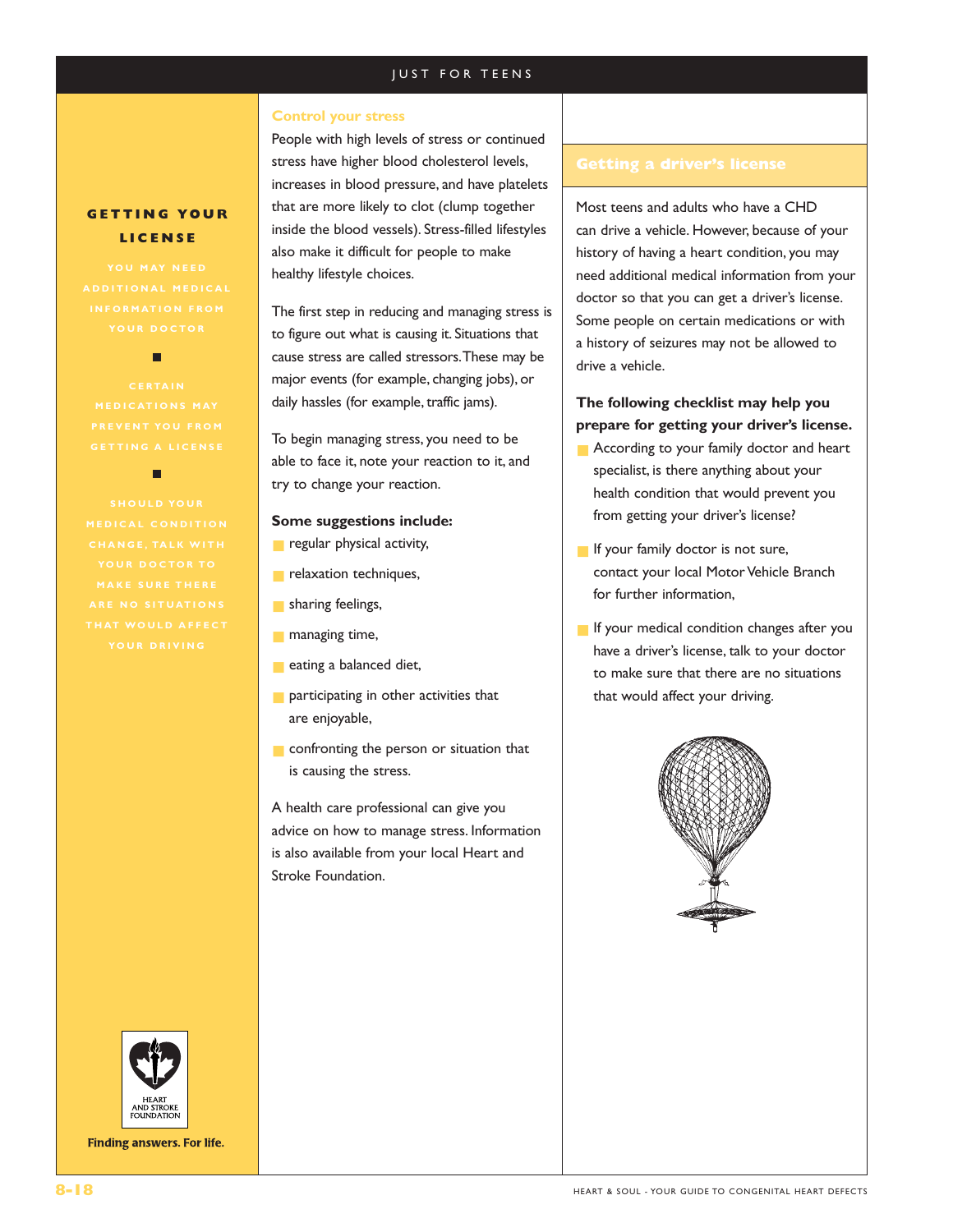One of the hardest parts of growing up is peer pressure. It is part of every teenager's junior and high school years. Peer pressure often pushes teens into doing things they might otherwise not do, such as smoking, drinking, and doing drugs. For teens with a CHD, these choices can have very harmful effects.

As a teen with a CHD, you need to avoid doing things that will put your health at risk, such as smoking, which makes your heart work harder and reduces the amount of oxygen available to you; and drinking and taking street drugs, which can interfere with your heart medications and have negative effects on your overall health.

# **Here are some effective ways to resist negative peer pressure:**

- Remember that it is possible to say "no" and still have friends. Say "no"and mean it.
- Practice assertiveness skills. Rehearse for the times when you will have to say "no" in a difficult situation.
- Practice responses you can use to resist smoking or drugs, such as, "No thanks, I want to keep my body healthy" or "I don't want to pollute the air and make people breathe in my second-hand smoke" or just say, "No thanks".
- Explore your own fears of being different. Saying "no" can make you feel different, and it is scary to face possible ridicule and rejection.Think about what makes a true friend, and how daring to be different can

#### be mature and courageous.

■ Think of ways to feel good. Choose hobbies, interests and activities that make you feel good about yourself.

# **Think of ways you might handle the following situations . . .**

- Your friends are smoking at school and they might think you are uncool if you don't "try one".
- Your house is smoke-free. When your friends visit, they say if you don't let them smoke, they won't bother visiting.
- You go to a friend's house for a party. All the older kids are smoking.They ask you if you want to try, and offer you a cigarette.
- Your friends invite you to stay for dinner and they are smokers.
- Your dad and mom have agreed only to smoke outside.When you go to watch TV, one of them is smoking in the TV room.
- You have a smoke-free home. Your aunt comes to visit, and when your parents are

# **PEER PRESSURE**

г

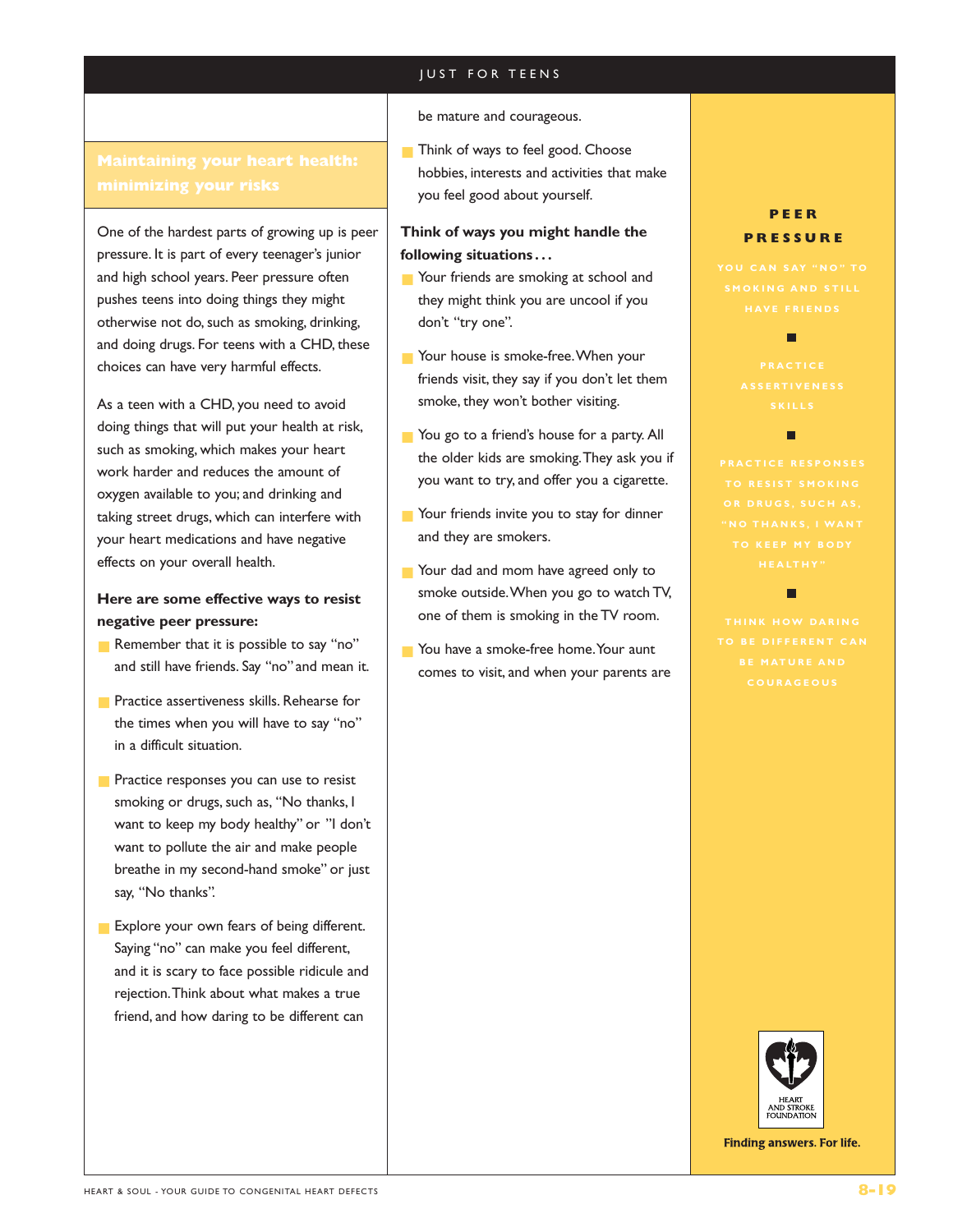# **MEDICATIONS DO NOT MIX**

If you take more than one medicine, your doctor and pharmacist are very careful to make sure they can be mixed safely. Medications prescribed to help your health condition may not mix well with other medications, herbal remedies, or street drugs. These drugs can have even more serious or life-threatening effects if you have certain types of CHDs.Your friends may offer you drugs such as alcohol, cigarettes, or cocaine. Find out what these drugs can do to you and the effects they will have on your health.Ask your doctor or pharmacist. Make a list of your medications, then answer the questions below:

| What over-the-counter medications<br>should I avoid?<br>Why?<br>What herbal remedies, vitamins and<br>naturopathic therapies should I avoid?<br>Why? |                                       |                   |                  |              |
|------------------------------------------------------------------------------------------------------------------------------------------------------|---------------------------------------|-------------------|------------------|--------------|
| I take the medications listed below:                                                                                                                 | What would happen if I mix them with: |                   |                  |              |
|                                                                                                                                                      | <b>Alcohol</b>                        | <b>Cigarettes</b> | <b>Marijuana</b> | <b>Other</b> |
| Ι.                                                                                                                                                   |                                       |                   |                  |              |
| 2.                                                                                                                                                   |                                       |                   |                  |              |
| 3.                                                                                                                                                   |                                       |                   |                  |              |
| 4.                                                                                                                                                   |                                       |                   |                  |              |
| 5.                                                                                                                                                   |                                       |                   |                  |              |
| 6.                                                                                                                                                   |                                       |                   |                  |              |
| 7.                                                                                                                                                   |                                       |                   |                  |              |
| * Adapted from Getting On Trac: A Workbook For Youth Living With Chronic Conditions, 1999.                                                           |                                       |                   |                  |              |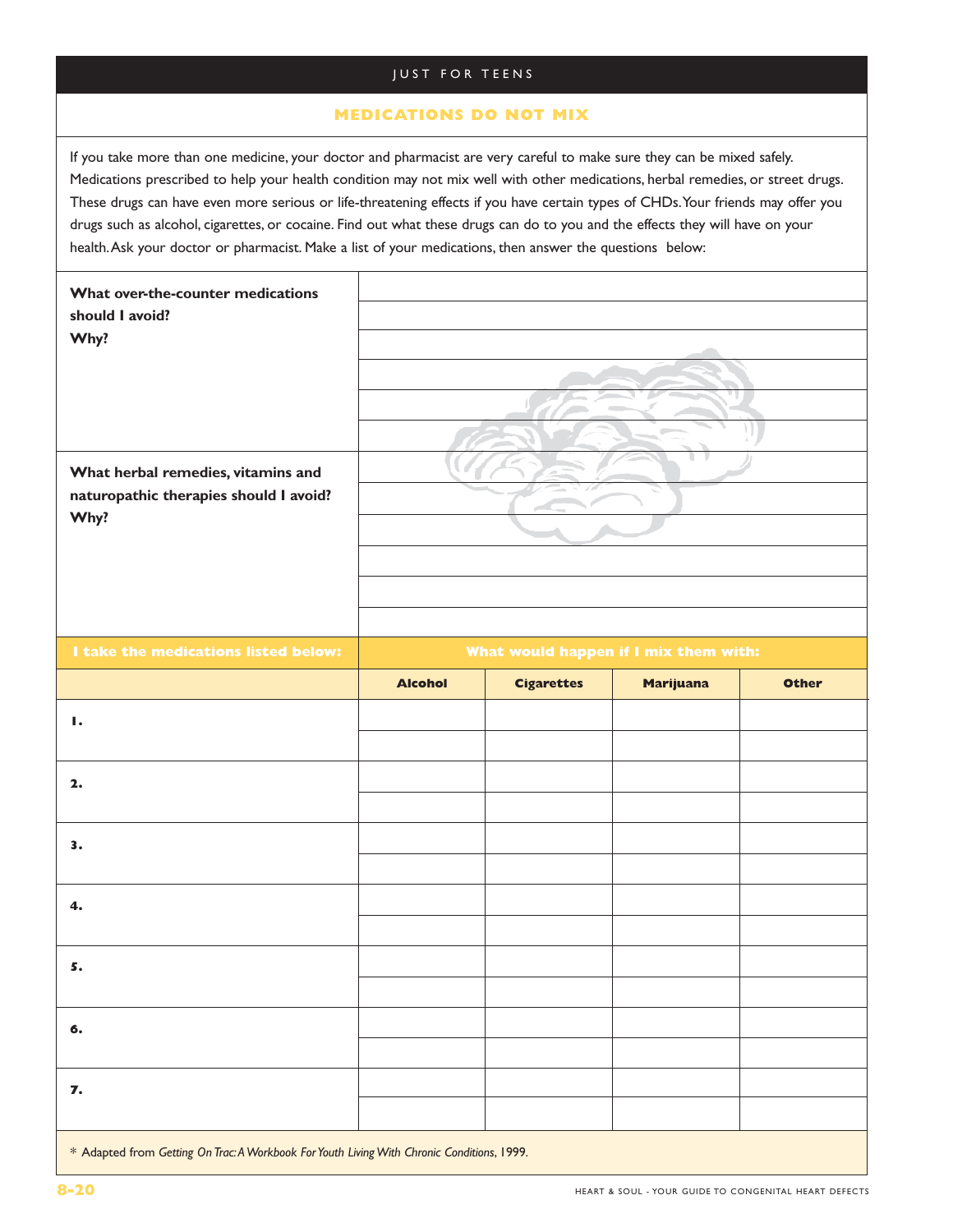### **GRADUATION CHECKLIST**

Before you leave for the adult world, double check that you have everything packed and ready to go.

- **I am comfortable with my family doctor.**
- **My family doctor is aware that I am changing specialists.**
- **I have transferred to an adult clinic/specialist, and know the contact information.**
- **My personal copy of my health records is up-to-date.**
- **I have questions ready to ask the adult health care team.**
- **I understand what I need to do about insurance.**
- **I have a social plan for making new friends and connecting to groups or clubs.**
- **My school information is up-to-date.**
- **I understand my restrictions on driving and other activities.**
- **I have answers to my questions about sexual health and family planning.**
- **My volunteering/employment records are up-to-date.**
- **I have information about any transportation benefits and services I may need or am entitled to.**
- **I understand what medications I am on, how to take them, and I am aware of any side effects, long-term effects, and combination effects.**
- **I understand what to expect as an adult when it comes to right to information, informed consent, and treatment.**
- **I have thanked the pediatric team and given them a warm good-bye.**

*\** Adapted from *Getting On Trac:A Workbook For Youth Living With Chronic Conditions*, 1999.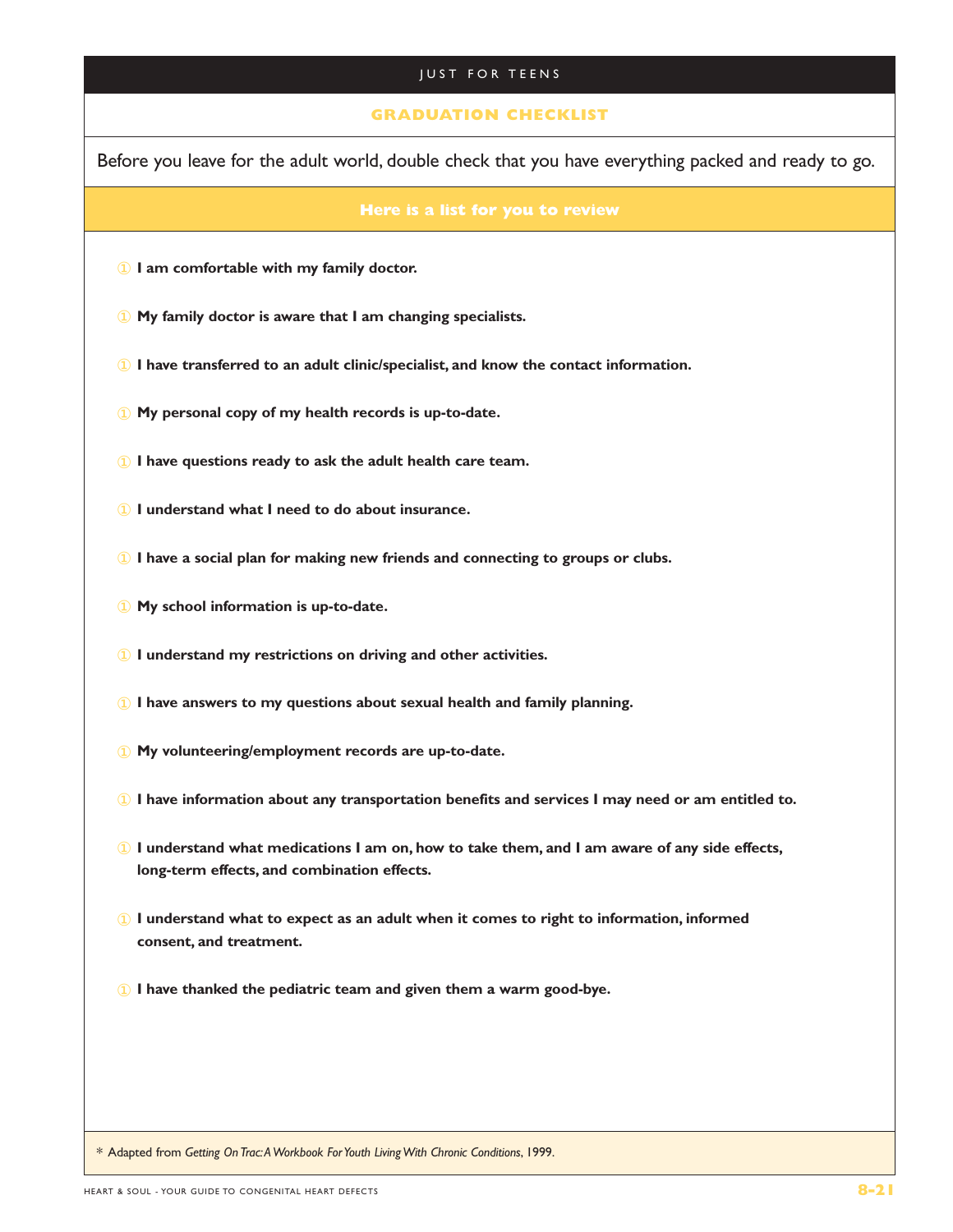# **SOURCES**

- **Canada's Food Guide to Healthy Eating,** Health Canada 1997.
- http://www.hc-sc.gc.ca/hppb/ nutrition/pube/foodguid/foodguide.html
- Fodor J., Whitmore R. D., Leenen P., Larochelle P. Lifestyle modifications to prevent and control hypertension: 5. Recommendations on dietary salt. *CMAJ* 1999; 160 (Suppl 9):S 29-34.
- *Nutrition Recommendations The Report of the Scientific Review Committee*. Health and Welfare Canada, 1990.
- Getting on Trac. A Workbook for Youth *Living with Chronic Health Conditions*. Children's and Women's Health Centre of British Columbia, December 1999.
- Sparacino, P. S. A., Tong E. M., Messias D. K. H., Foote D., Chesla C.A., Gilliss C. L.The dilemmas of parents of adolescents and young adults with congenital heart disease. *Heart and Lung* 1997:26(3), 187-95.
- Uzark K., Von Bargen-Mazza P., Messiter E. Health education needs of adolescents with congenital heart disease. *J Pediatric Health Care* 1989:3(3),137-43.



- Kelton S. Sexuality education for youth with chronic conditions. *Pediatric Nursing* 1999: 25(5), 491-496.
- Paone M. C., Whitehouse S., and Stanford D.The challenges of transition: coping with a chronic condition. *BC Med Journal* 1998, 40(2), 72-75.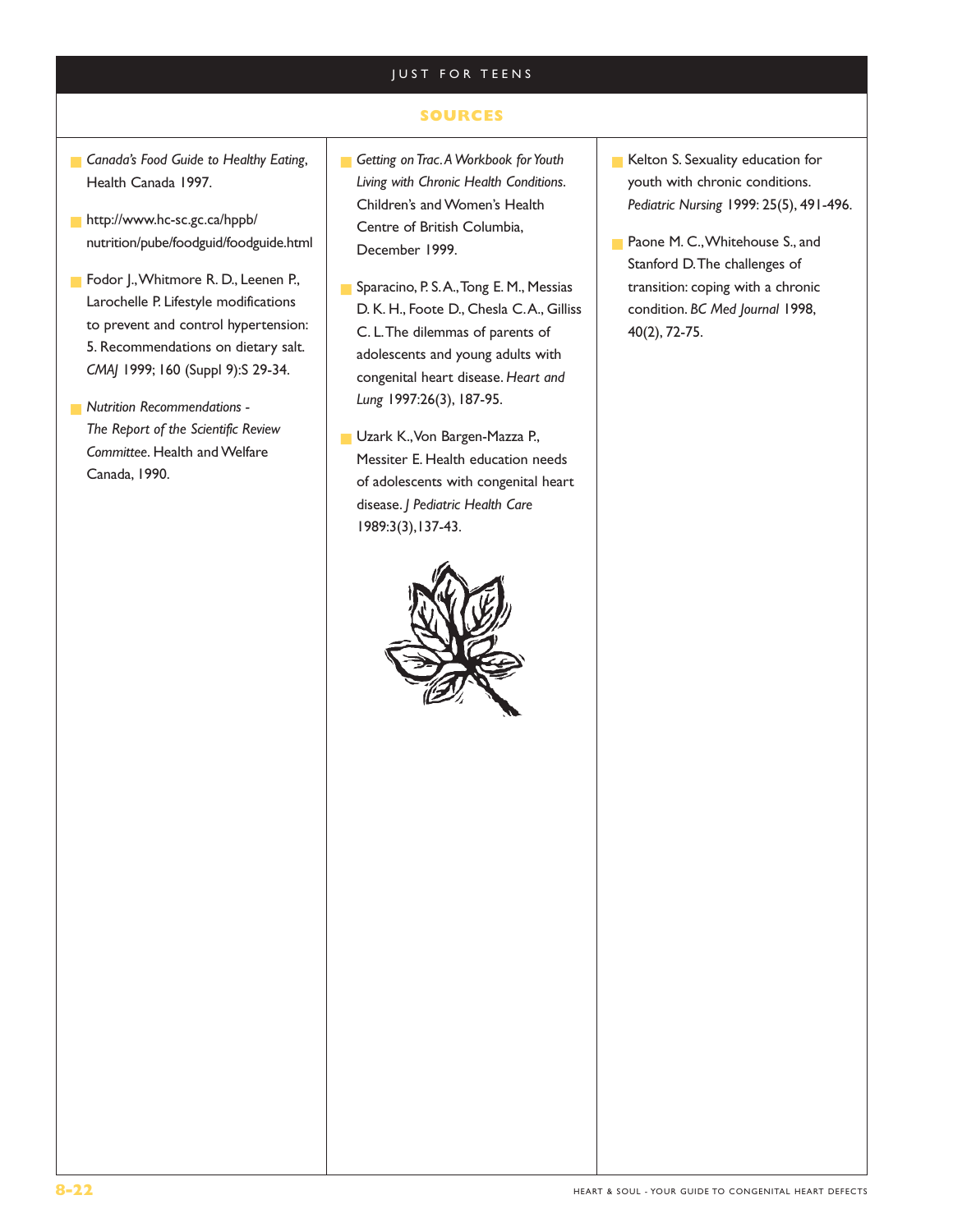| JUST FOR TEENS |                          |
|----------------|--------------------------|
| <b>NOTES</b>   |                          |
|                |                          |
|                |                          |
|                |                          |
|                |                          |
|                |                          |
|                |                          |
|                |                          |
|                |                          |
|                |                          |
|                |                          |
|                |                          |
|                |                          |
|                |                          |
|                |                          |
|                |                          |
|                | —                        |
|                | $\overline{\phantom{0}}$ |
|                |                          |
|                | —                        |
|                | —                        |
|                |                          |
|                | -                        |
|                |                          |